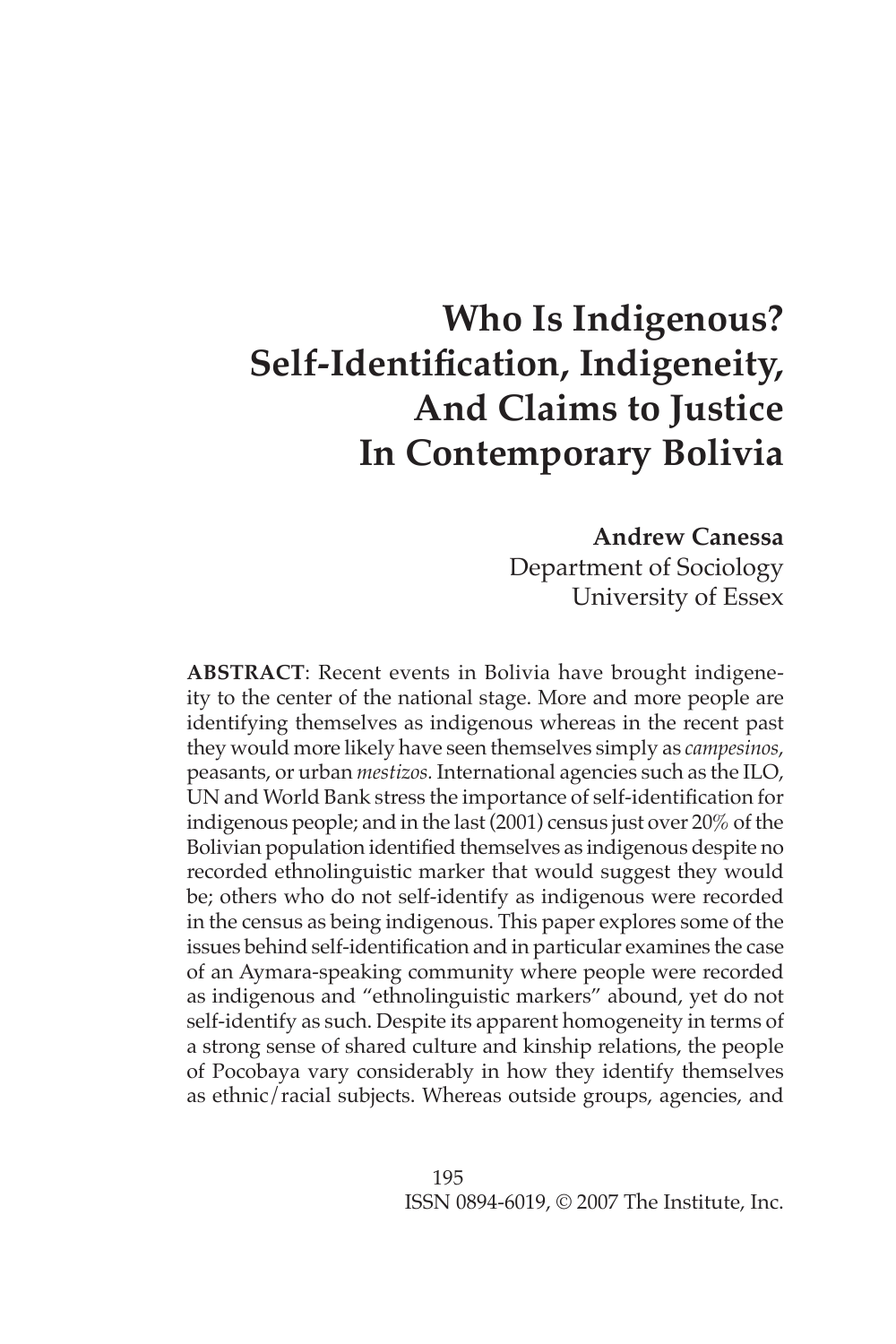indigenous leaders are creating and recognizing an indigenous identity based on a particular view of history and conquest, many other people have a much more complex sense of who they are.

## **Introduction**

Who is indigenous? In the context of Evo Morales' election to the Bolivian presidency and the very public recognition given to his status as indigenous, I asked my friend Teodosio Condori if he was indigenous (indígena). Teodosio, an aged shaman renowned for his skills over a wide area in the northern highland of Bolivia, including La Paz, is a monolingual Aymara speaker who has spent almost his entire life in the village of Pocobaya. Teodosio is such an adept shaman that he can regularly speak to the ancestral spirits, including the Inkas. When I posed the question he chuckled at my ignorance and told me that no: the indigenous people lived down in the jungle; people in the highlands were not indigenous.

The term "indigenous" is being used increasingly widely and in recent years has occasioned some fevered debate among some anthropologists. Adam Kuper has recently sparked a controversy over the anthropological use of the term "indigenous people" (Kuper 2003a; 2003b; 2005) which has occasioned numerous responses to his original CURRENT ANTHROPOLOGY article within the pages of that journal as well as some others.1 Although much of Kuper's initial paper and a large proportion of the responses concern themselves with Central and Southern Africa the debates as to the analytical purchase and political use of the term have obvious implications for anthropologists of Latin America who frequently use the term, and who study indigenous movements or are actively engaged in them.

One of the features of the "indigenous debate" is that it focuses heavily on hunter-gatherers, in both Kuper's initial paper and the subsequent responses to him. Kuper mentions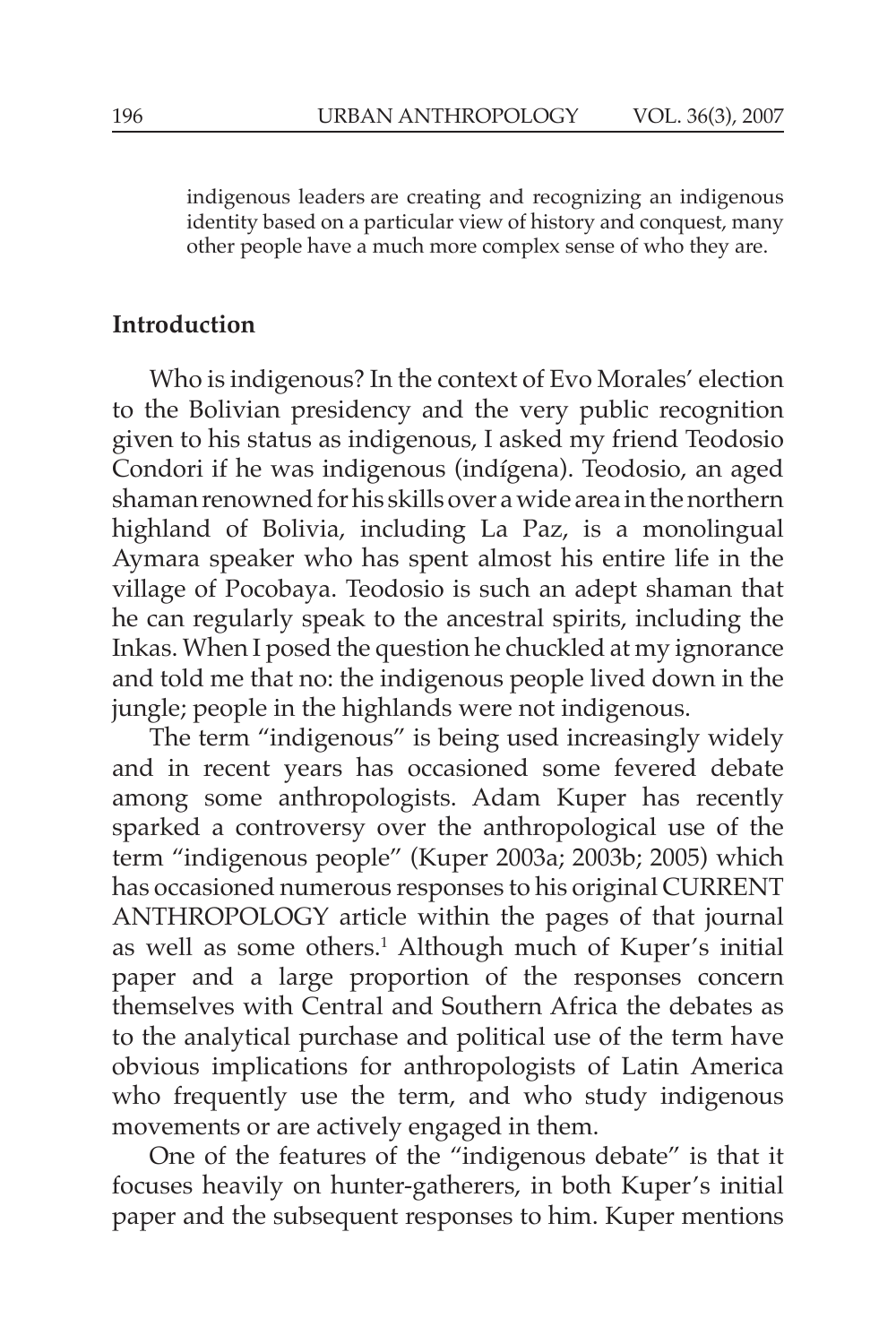the large and successful indigenous movements of Latin America only once in his original paper (2003a: 391) and then in the most tangential way. In a recent response to some of these Kuper reiterates that what notionally unites indigenous people is that they "are all (or once were) nomads or huntergatherers" (2006: 148), as indeed were everyone's ancestors. One of Kuper's principal concerns is that "indigenous" stands in for the "primitive" (Kuper 2005) and that indigenous hunter-gatherers are seen as representatives of a pan-human *Urkultur* (see also Barnard 2006); in an historical displacement of contemporary people they are regarded as if they were somehow living ancestors of humankind.<sup>2</sup>

There are many peoples in Latin America who readily conform to the broad description of those described by Kenrick and Lewis (2004) in their rejoinder to Kuper in that they are small groups marginalized by the state who are not or were not historically, settled farmers; and indeed some contemporary lowland groups are sometimes described as "living in the stone age."3 This does not, however, describe the many millions of people who are farmers and whose ancestors have a long history (at least five millennia)4 of farming who are identified as indigenous, nor the possibly greater millions of people who are urban and also identify as indigenous. It seems at least curious that the "indigenous peoples debate" which revolves around a criticism and defense of organizing around the term "indigenous people" should so ignore the most successful examples of such organization. Furthermore, although it may appear "relatively easy" to say who is indigenous in Latin America, as is sometimes suggested (Barnard 2006: 8; Kenrick and Lewis 2004: 6), who is and who isn't indigenous and what it *means* to be indigenous in Latin America is highly variable, context specific and changes over time.5 Nevertheless, whatever indigeneity is about in Bolivia, it is not about a hunter-gatherer *Urkultur.*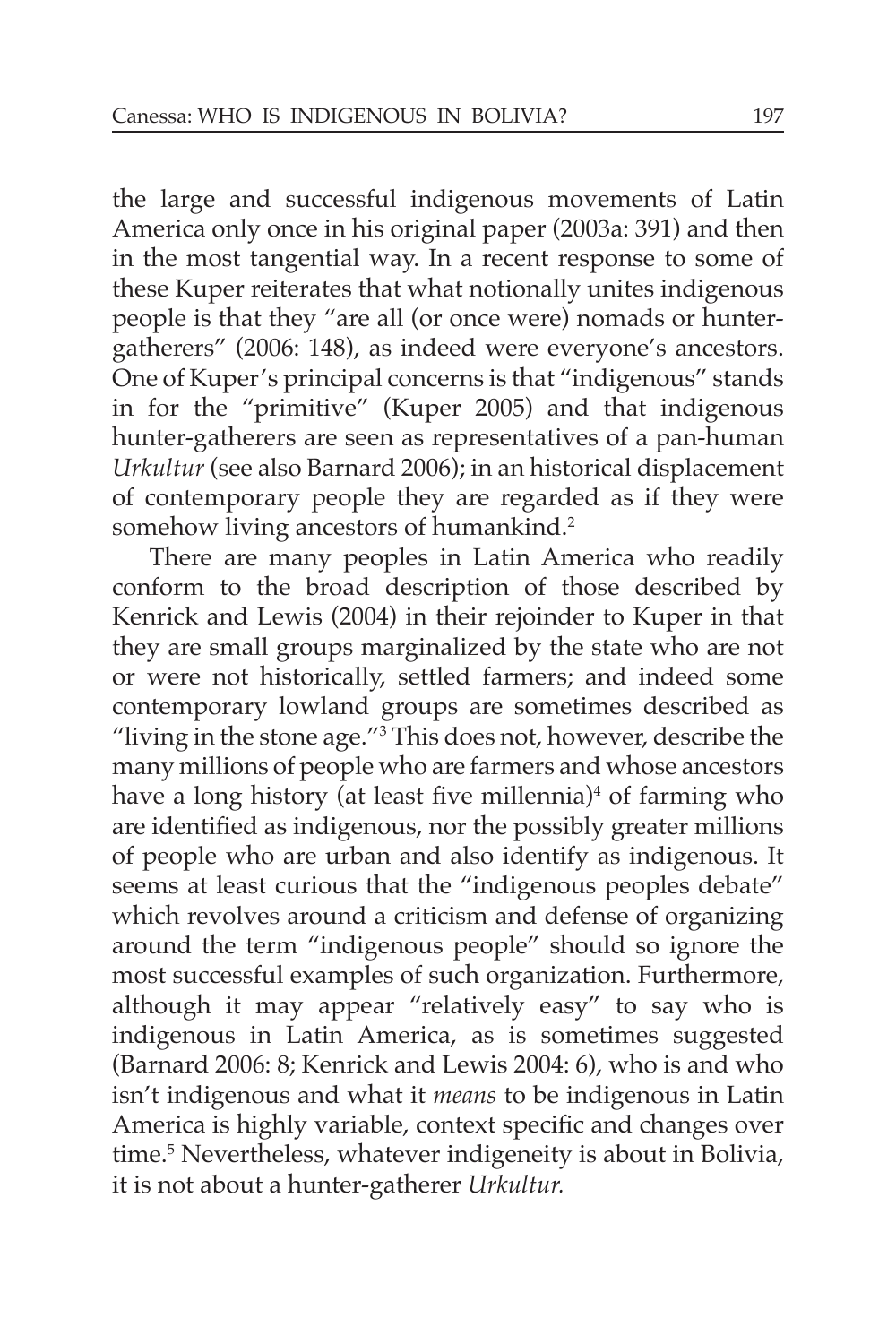There can be little doubt that Bolivia is an exemplary example of what has been described as an "indigenous awakening" (Bengoa 2000; Brysk 2000; Stavenhagen 2003; Wearne 1996) in Latin America and that Evo Morales' winning of the 2005 presidential election is both a product of this "indigenous awakening" and a contributory factor in setting social and political conditions for an indigenous identity to be increasingly acceptable. A number of scholars have paid close attention to the institutional and constitutional changes that have affected Bolivia as its political structures becomes increasingly affected by the rising indigenous tide (van Cott 2002; Yashar 2005) . Still others have looked specifically at the role of indigeneity as a mode for expressing a desire for social change as articulated by indigenous leaders (Albro 2005; Canessa 2006).

The election of Evo Morales and his ability to command not only a national but international stage has placed the politics of indigeneity at the forefront of Bolivian political consciousness, particularly as it embarks on a process of radical constitutional change. Evo's world renown as the world's first indigenous president is considerable and he regularly receives homage from indigenous people's around the world. On the 11th of June, 2007, for example, he received representatives from the Maori nation and sixteen tribes from the Unites States (under the auspices of the Organization for Indian Opportunity) who presented him with a peace pipe which was declared to be "very similar to the coca leaf" in its symbolism; awarded him the Taos Blue Lake Spirit of Indigeneity Award; and declared him to be the president of all indigenous people. These meetings are reported in the press and visual media and are a regular reminder of the global recognition of Evo's indigenous presidency.

The Bolivian census of 2001 records 62% of the adult population as being indigenous (INE 2003: 157) or 66% of the entire population if children are included. Until the 2001 census, the principal diagnostic for indigenous identity has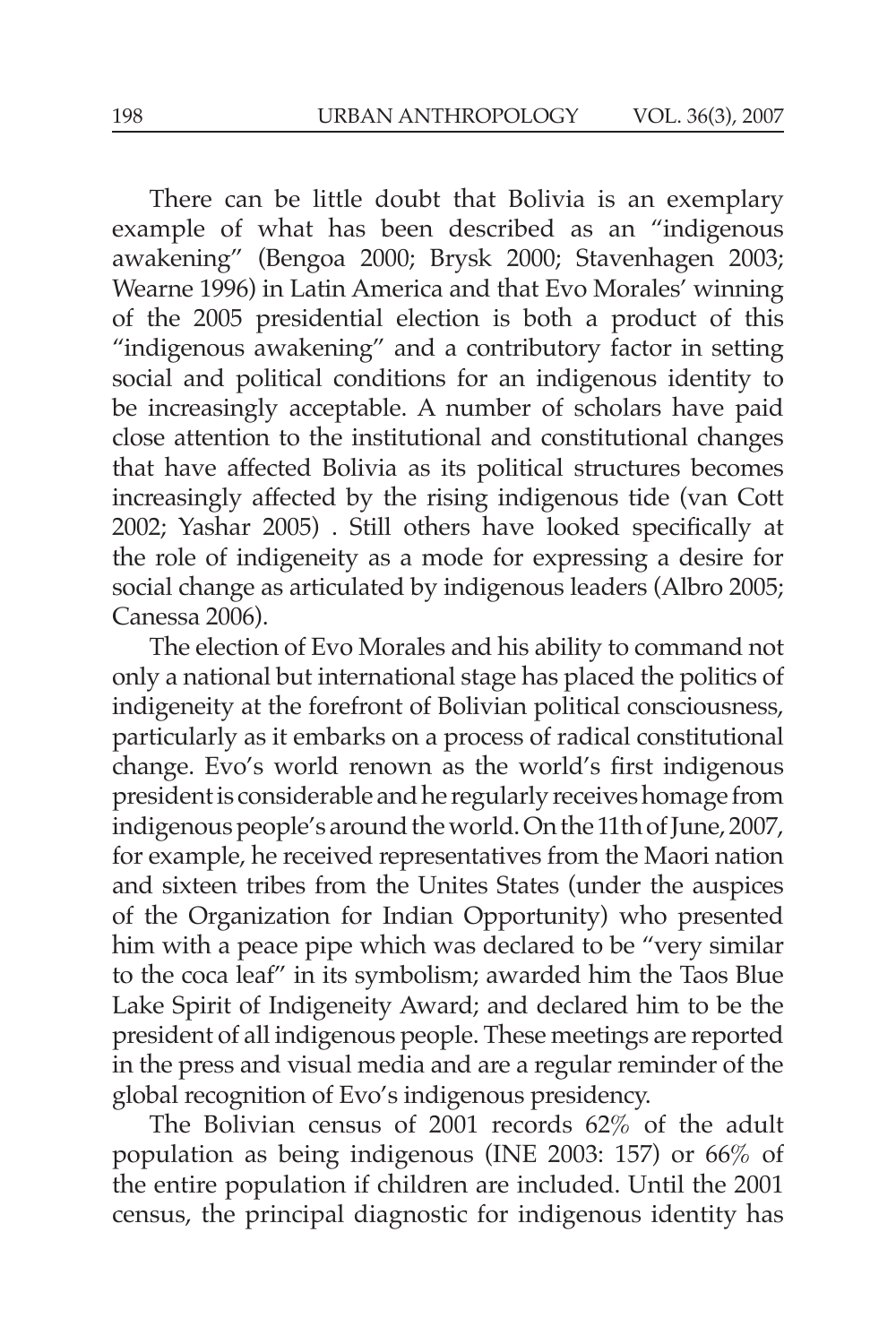been language. Despite the fact that significant numbers of people in Bolivia who do not consider themselves indigenous may speak an indigenous language,6 native language has been considered a proxy for indigeneity for the Bolivian government as well as numerous scholars.

The 2001 census recorded for the first time that a majority (50.6%) of Bolivians had Spanish as their mother tongue (INE 2003: 143) but in this census people were given the opportunity to self-identify as belonging to an indigenous ethnic group and this element of self-identification is now a major component in calculating the numbers of Bolivians who are indigenous. The President himself is apparently such an example since, even though he was born into a small Aymara community, there is considerable doubt whether he can actually speak Aymara (his native tongue) or Quechua, the language of the region where he has spent much of his life. It is rumoured (Rob Albro pers comm.) that he is actively attempting to (re) learn Aymara (and possibly Quechua as well) but his personal sense of indigeneity is clearly not one profoundly rooted in language. Perhaps because he moved from one indigenous region to another and became involved in a coca-growers' movement his indigeneity is much less rooted in place and language than it is in a particular political perspective.

The surprising element of the 2001 census is that it runs counter to what has been a long trend in the 20th century and before of indigenous migrants to urban centers becoming increasingly absorbed into the *mestizo*<sup>7</sup> urban culture. Daily racism and weakening community ties (Harris 1995) have been seen as important factors in impelling people to de-emphasize their Indian roots and become *mestizos*. One feature is the phenomenon of Aymara-speaking parents who only speak Spanish to their children (Albó and Anaya 2004). All the more noteworthy is the fact that most indigenous people registered in the census are urban dwellers and a considerable majority of the Aymara population, the second largest indigenous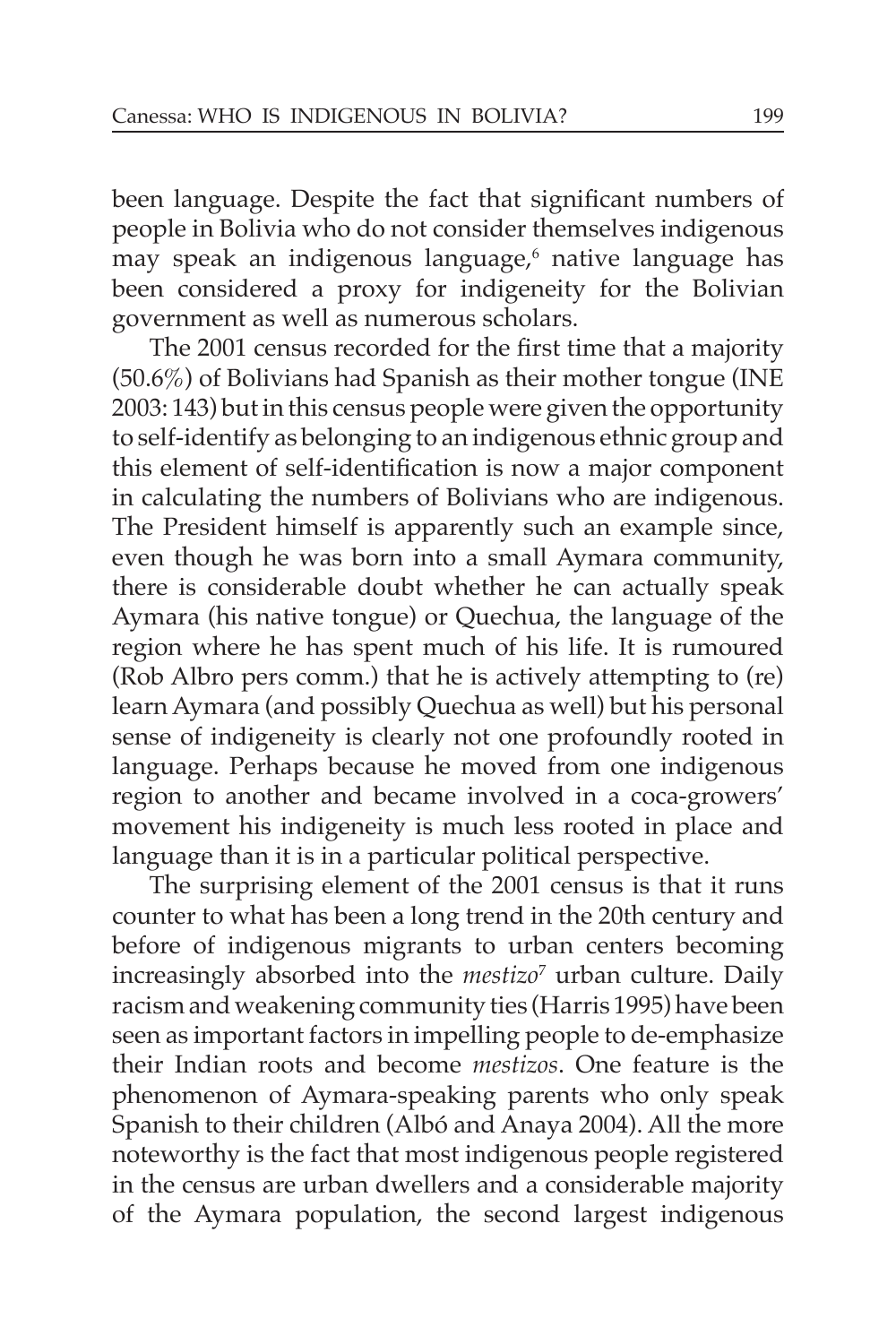group in the country, live in towns and cities.<sup>8</sup> Significantly, and somewhat controversially, "mestizo" was not a category available in the 2001 census. There have been a number of recent articles in the press arguing for the inclusion of the "mestizo" category and suggesting that the "true" number of indigenous people would need to exclude all urban residents, e.g. the lead article in La Paz's LA RAZON July 1, 2007.

## **Being Indigenous or Indian in the Late 20th Century**

Who is and is not considered indigenous is, however, by no means straightforward. For much of the Colonial period and until the 1900 census, the state recorded as Indians those who paid tribute to the state and were subject to the *mita,* the labor draft to the mines. The 1952 Revolution abolished the category "indio" ("Indian") as it attempted to do away with the hacienda-owning class and abolished the many semi-feudal practices which sustained them.

The term "Indian" was replaced with "*campesino,"* peasant as the new ruling elite attempted to convert a notionally retrograde and anachronistic Indian majority into a class of yeoman farmers. Indian culture became, at best, national folklore and the principal nation-building project was to assimilate Indians into a national *mestizo* Spanish-speaking culture. As a number of scholars have commented, the rapidly expanding educational system was particularly directed to this end (Canessa 2004; Choque 1992).

In many contexts campesino became a euphemism for "Indian" (Canessa 2006; Lagos 1994) and was much more than simply an identifier of a particular class position; but the political language that went with it was very much that of class over culture, especially at the national and regional level.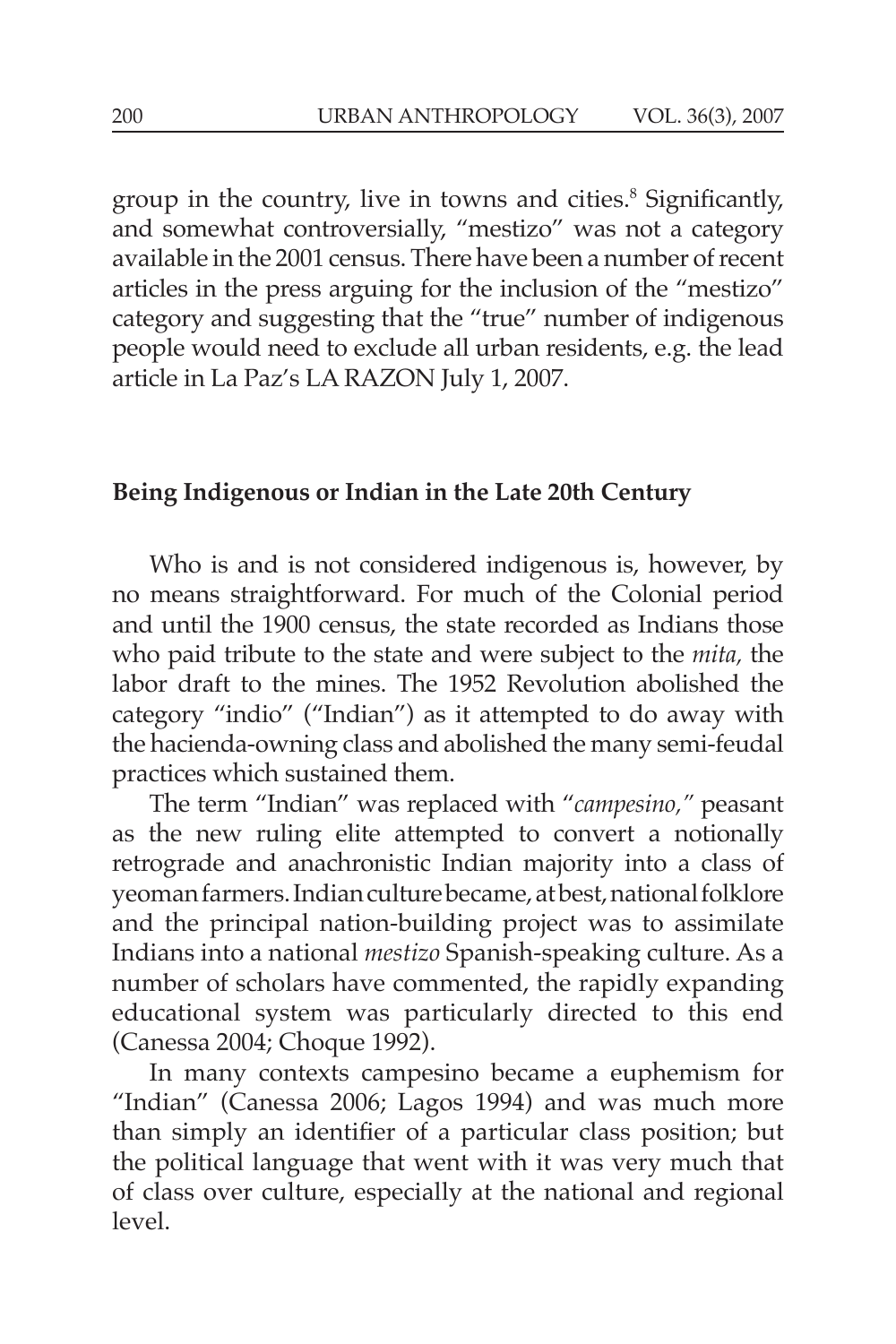For much of the latter half of the 20th century indigenous movements in Bolivia were weak and muted. In the highlands Fausto Reinaga's Partido Indio Boliviano served as the inspiration for some, but most Bolivians it seems acquiesced to the universalizing rhetoric of the revolution and identified as *campesinos* (peasants) rather than *indios*. Protest was based on class rather than ethnicity and it appears there was very little conceptual space for an ethnic-based movement in the highlands. The 1952 Revolution successfully co-opted indigenous people into a syndicalist structure as rural workers: Indians were to be transformed into unionized peasants. Indigenous cooptation was even more profound under the military-peasant pact which did not reach its demise until the 1970s. At the same time, labor organizations did not develop an indigenous critique or agenda because their class analysis left no room for it; indeed they were often wary of peasants because of their status as *petit bourgeois* small landowners. Although the 1952 Revolution afforded major improvements to the lives of many people, not least through the dismantling of the feudal hacienda system, over time Bolivian politics became increasingly autocratic and militarized; and by the 1970s all dissent was heavily repressed. The sustained repression of class-based political movements, and the latter's blindness to issues of race and ethnicity, led to the ethnicization of political protest particularly arising out of the CSUTCB (the peasants' union). The Tiwanaku Declaration of 1973 and the establishment of *katarista* (inspired by the 18th century insurgent, Tupak Katari) Aymara nationalism in the highlands lead to two decades of factional *katarista* politics. Despite having potentially large numbers to draw into their new ethnic politics, *katarista* parties and groups failed to reach out beyond their altiplano Aymara base and had virtually no success in electoral politics (Albó 2002).9 By the 1980s it seemed clear that the indigenous population in Bolivia was in steady decline as the rural population became increasingly exposed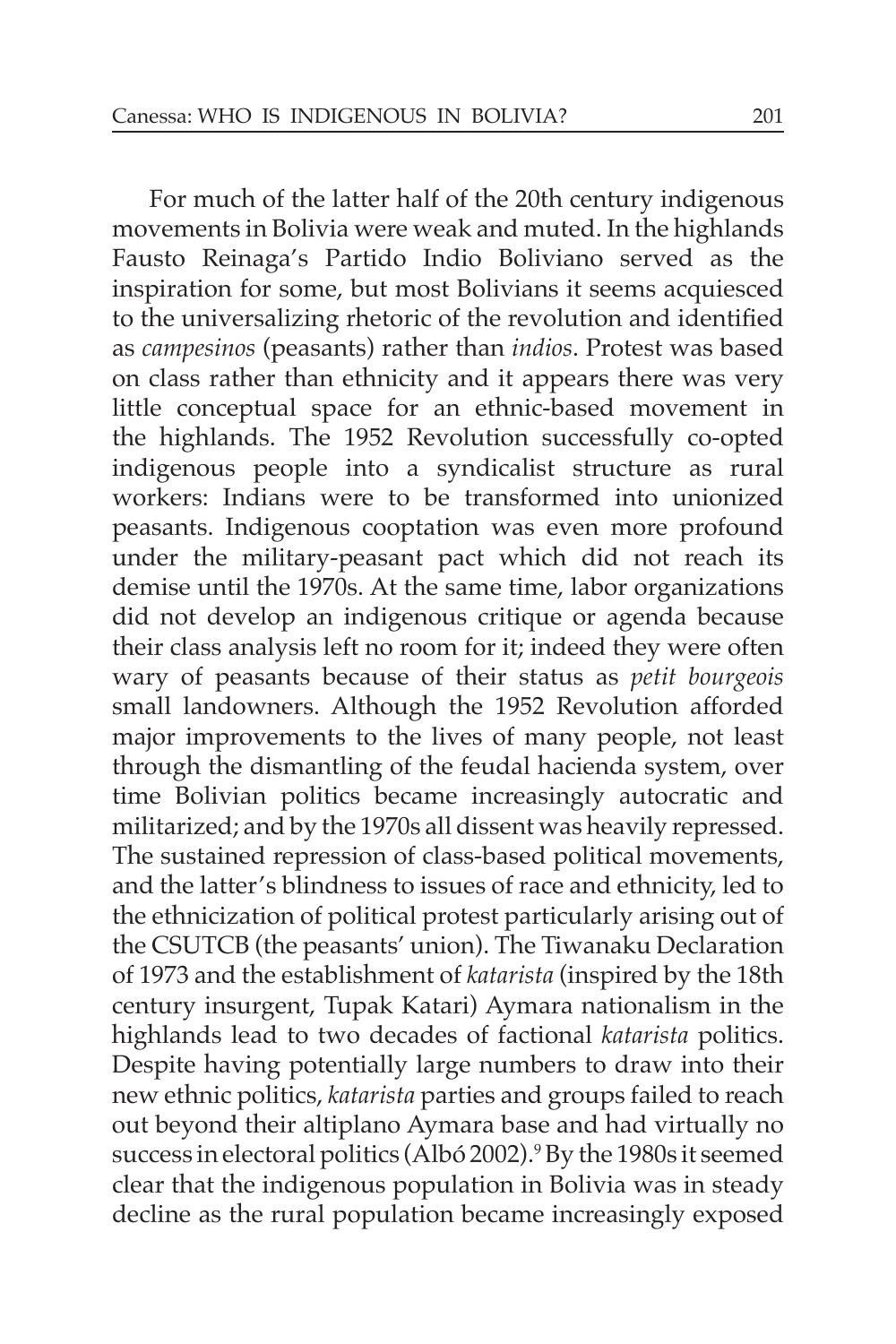to Spanish language schooling and hundreds of thousands of peasants moved to the cities.

The failure of class-based politics to continue to secure and consolidate advances for working people was, of course, not confined to Bolivia, although the racial dimension is perhaps important to mention: one of the problems of seeing peasants, miners, and urban migrants as simply occupying a class position is that there is no vantage point for tackling the profound and pervasive racism that many indigenous people endured and continue to endure. As indigenous politics was gaining voices in Bolivia there were a number of significant international trends which contributed to a growing awareness of indigenous issues as the anniversary of the landing of Columbus in America approached. In combination these turned being indigenous from something that appeared hopelessly anachronistic and backward to an identity that was vigorous and progressive.

In advance of announcing a Decade for Indigenous People (1995-2004) the UN appointed Martínez Cobo to report to the UN Sub-Commission on the Prevention of Discrimination of Minorities (1986) in which he defined indigenous people as follows: "Indigenous communities, peoples and nations are those which, having a historical continuity with preinvasion and pre-colonial societies that developed on their territories, consider themselves distinct from other sectors of the societies now prevailing in those territories, or parts of them."10 Martínez Cobo's report has become a key reference document for other international agencies and nations in defining indigeneity (CEPAL 2005: 19; Saugestad 2001, 2004) and even anthropologists (Kenrick and Lewis 2004: 5).

Over the same period the International Labour Organisation was drafting its Resolution 169 which for the first time recognized indigenous people in international law when it came into force in 1991. IL0 169 has since been signed by a majority of Latin American countries including Bolivia.<sup>11</sup>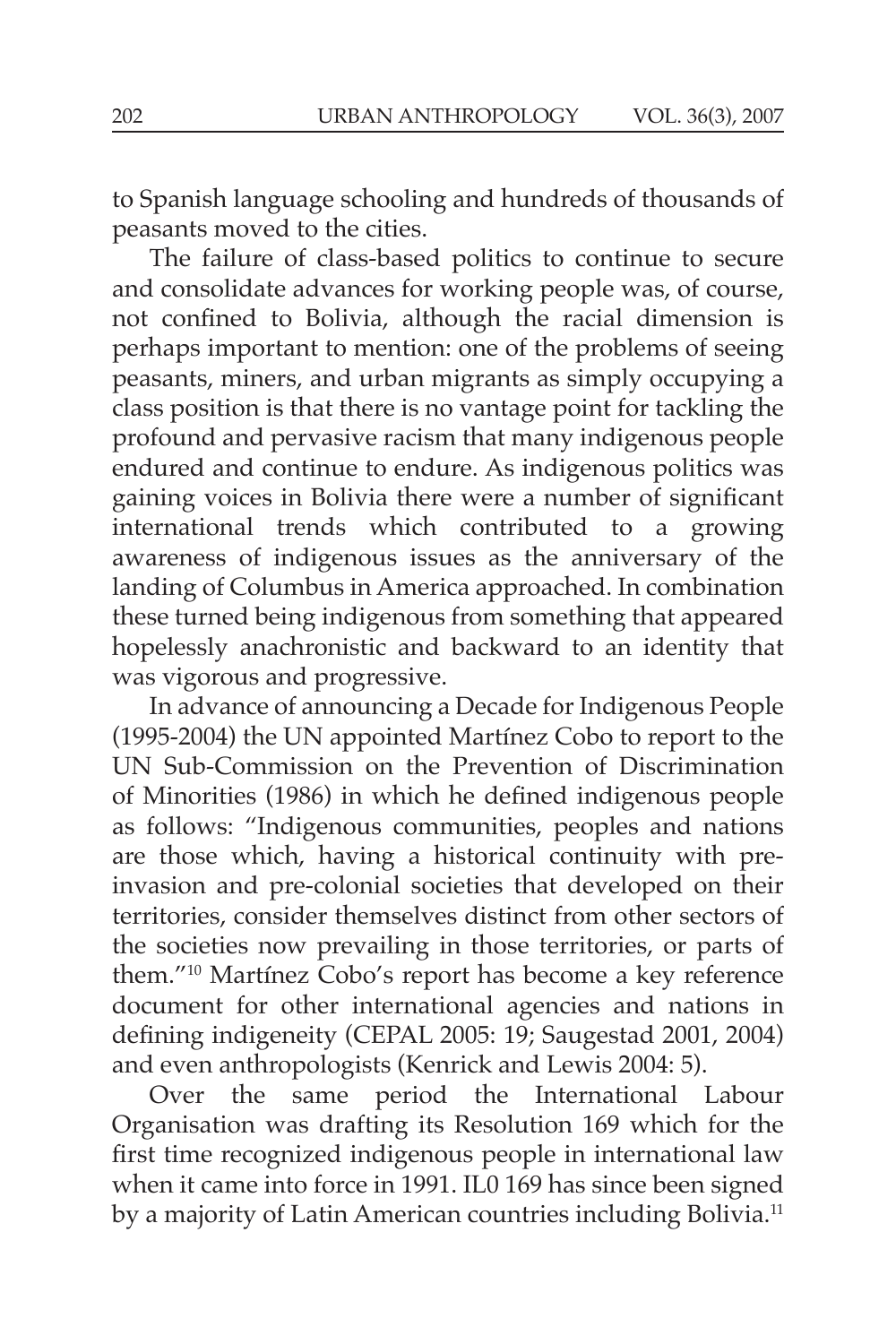As with the UN, the ILO saw indigeneity as primarily a relationship between colonized and colonizers. Article 1 (b) defines indigenous people as: "Peoples in independent countries who are regarded as indigenous on account of their descent from the populations which inhabited the country, or a geographical region to which the country belongs, at the time of conquest or colonization. "12

ILO 169 (as well as Martínez Cobo's report) has proved to be an important legal basis for defining indigeneity and has grealy influenced the Bolivian definition of indigeneity in the Law of Popular Participation (1993) (article one) which similarly forefronts the concept of being descended of pre-Conquest populations as well as possessing elements such as languages and culture distinct from the dominant group. This article recognized indigenous rights for the first time in modern times in Bolivian law (Van Cott 2002: 53).

Finally, the World Bank's Operational Directive 4.20 September 1991 inaugurated the Bank's policy towards indigenous people having identified them as being particularly marginal and the sectors of the population which were most likely to be poor (Davis and Williams 2001). It is through these policy documents and treaties that the concept of indigenous people and rights has been established in international law and discourse (CEPAL 2005; Kenrick and Lewis 2004; Niezen 2003) drawing on Enlightenment principles of rights and western concepts of descent and territorial legitimacy.

In Bolivia although "indigenous peoples" and "indigenous communities" are mentioned in the Constitution (currently being revised) "indigenous" is not defined. It is, however, explained in the Law of Popular Participation (1994) which states in article 1 that indigenous communities are: "The human collectivity descended from populations settled prior to the conquest and colonization, and who are found within the current borders of the State; possess history, organization, language or dialect and other cultural characteristics, through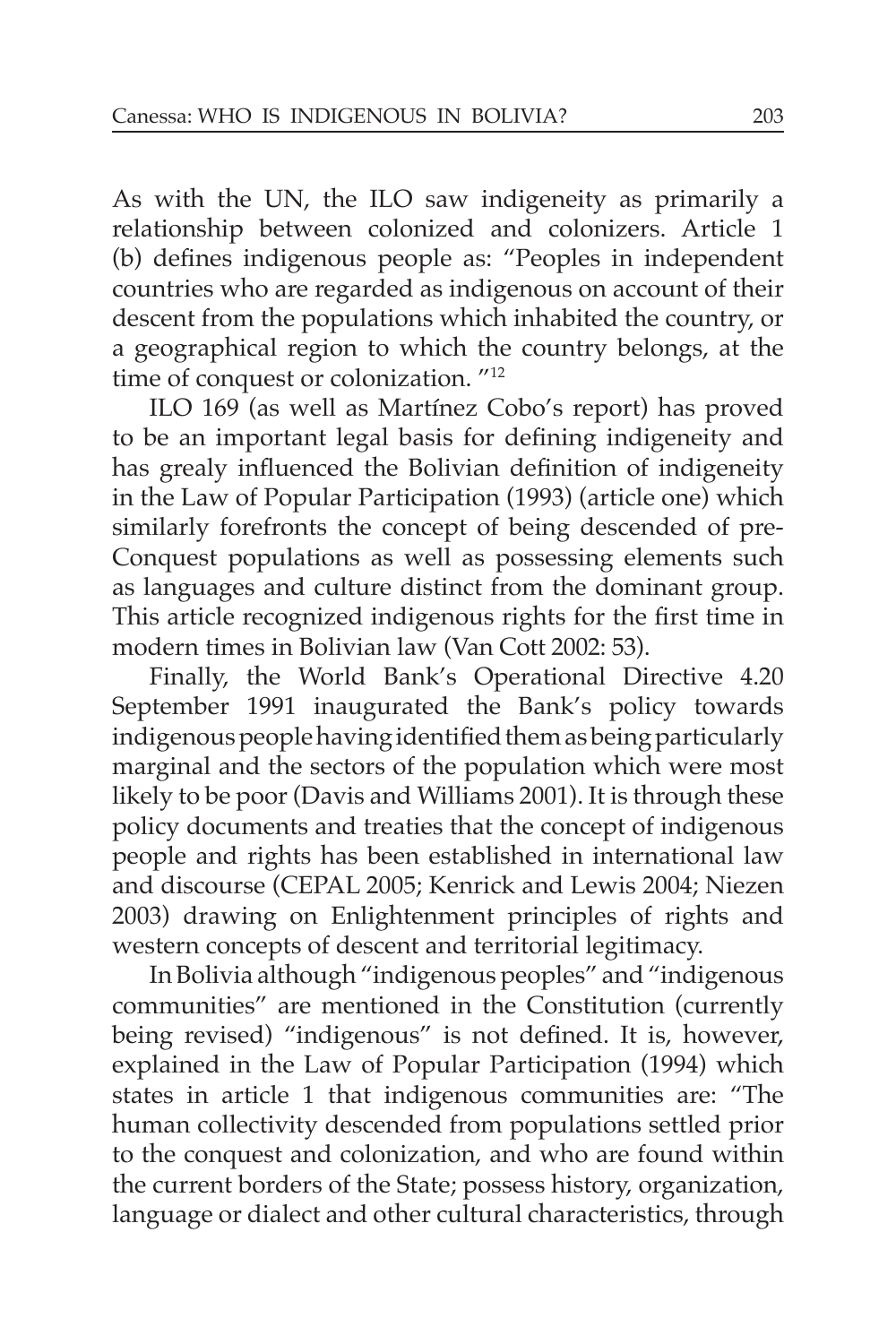which they identify themselves as members, recognizing themselves as belonging to the same socio-cultural unit, maintaining a territorial link through the administration of their habitat and their social, economic, political, and cultural institutions" (author's translation).

These discourses have circulated back to communities who have begun, in turn, to express who they are into the language of indigeneity.13 Redefining oneself as an *indigenous* group, or simply rediscovering one's indigenous identity, can be an important strategy for marginalized groups to gain recognition and resources from the nation state where lobbying through international NGOs can be much more effective than organizing nationally (Warren and Jackson 2002). Indeed, many indigenous activists have much better access to international organizations and power structures than they do in their own countries, and accessing transnational indigenous networks can be an effective way of circumventing antagonistic local bureaucracies.

These and other agencies do vary in how they define indigeneity and usually add elements such as attachment to a territory, a particular relationship to the environment, language, religion, and so on. There are, however, two key concepts: the first is understanding indigenous people primarily in terms of their being descended from pre-Conquest or precolonial peoples; and the second is the issue that selfdefinition is a key component in indigenous identity. These criteria are also included in Saugestad's (2001: 43) attempt at arriving at a synthetic definition of indigeneity and are the first and the last of her four criteria: first come (i.e., they were there before the dominant group); non-dominance; cultural difference; and self ascription.<sup>14</sup>

The importance of these two elements cannot be understated because they contain profound assumptions and implications. The first of these is that indigeneity is cast as an historical relation: indigenous people in American terms are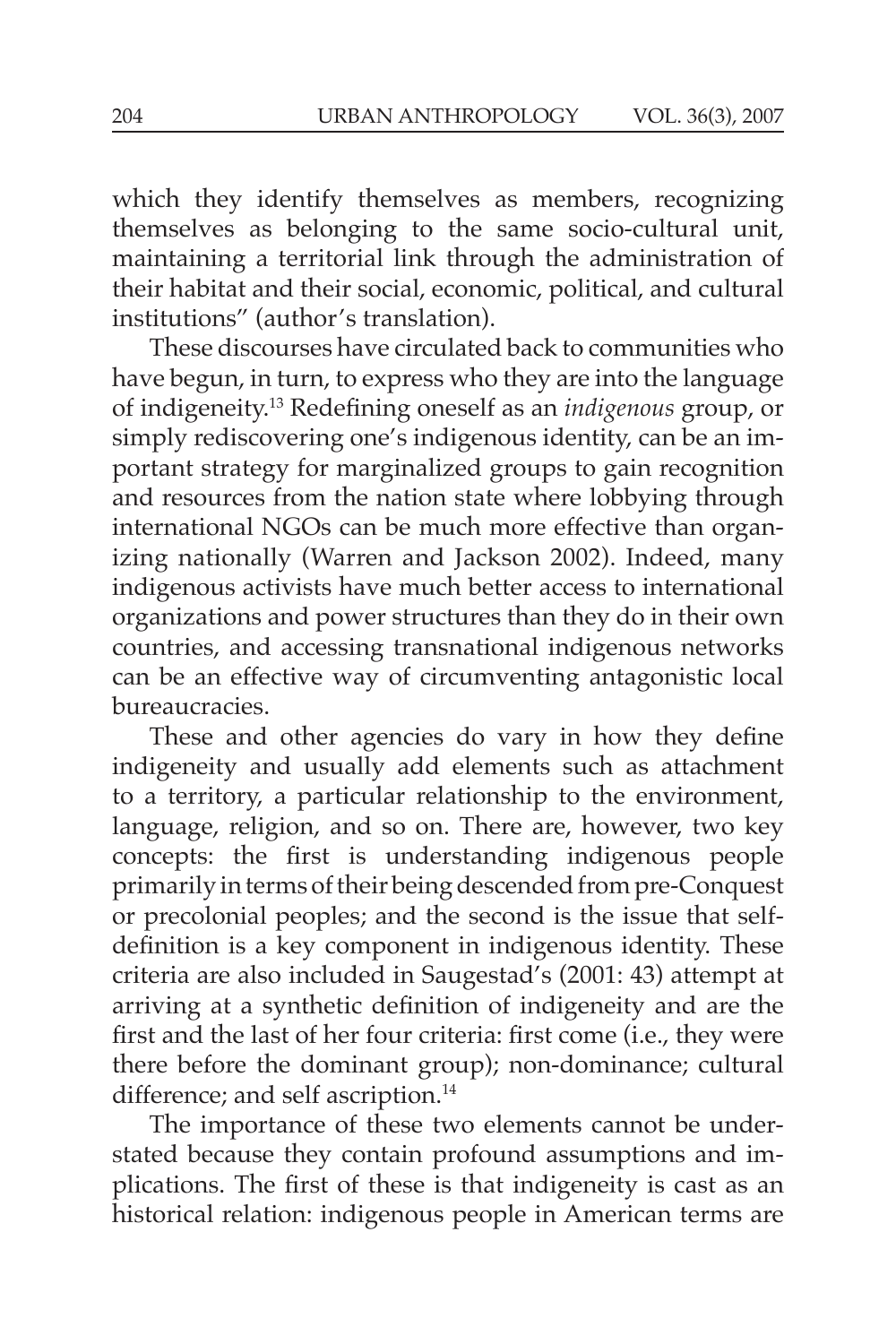those descended from those who were in the territory before the Europeans. It also provides a vantage point for a critique of not only historical colonialism but neocolonialism. It is not surprising then that indigenous politicians across the spectrum in Bolivia focus heavily on the injustice of the Conquest and use it as a foil for a more contemporary critique of what are cast as neo-colonial issues. I have dealt with this in detail elsewhere (Canessa 2006) but a brief example from an interview with Evo Morales published in COUNTERPUNCH before his election demonstrates how this key historical relation of colonizer and colonized is used as a springboard for a broader political platform of a critique of neoliberalism, capitalism and the world economic order and a defense of environmental issues:

> After more than five hundred years, we, the Quechuas and Aymaras, are still the rightful owners of this land. We, the indigenous people, after five hundred years of resistance, are retaking the power. This retaking of power is oriented towards the recovery of our riches, our own natural resources such as the hydrocarbons. This affects the interests of the transnational corporations and the interests of the neoliberal system. Nevertheless, I am convinced that the power of the people is increasing and strengthening. This power is changing presidents, economic models and politics. We are convinced that capitalism is the enemy of the earth, of humanity and of culture. The US government does not understand our way of life and our philosophy. But we will defend our proposals, our way of life and our demands with the participation of the Bolivian people (Dangl 2003).

The injustice of the Conquest is deftly turned into a political assault on the United States. In Bolivia, as in other parts of Latin America (Brysk 2000), the language of political protest has been indigenized and this has also been accompanied by a much broader set of issues being identified as indigenous as had previously been the case (Canessa 2006). Trade relations,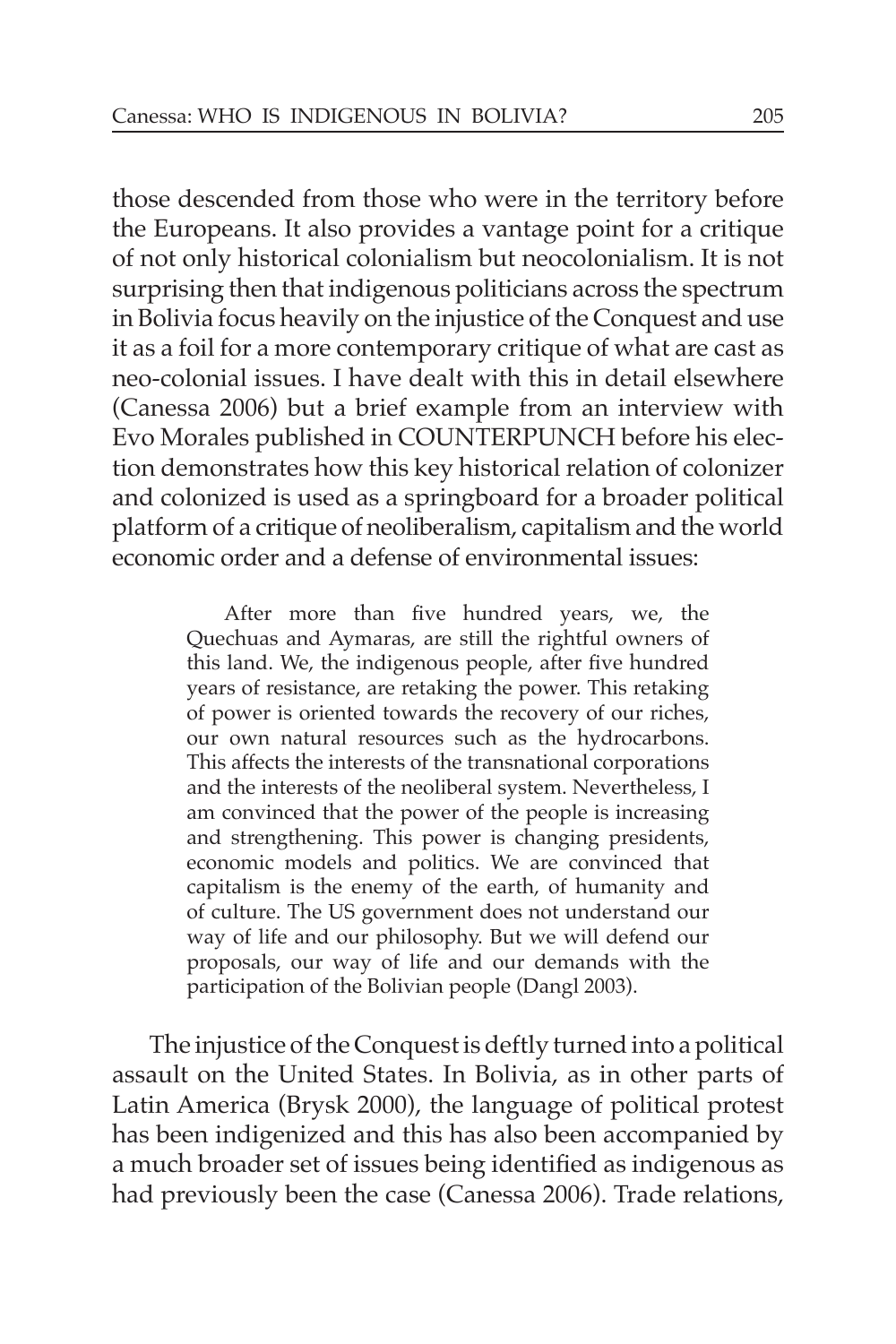U.S. foreign policy and gas pipeline are all now viewed through the lens of indigeneity. Indigeneith becomes then a claim to (post) colonial justice.

For international agencies and indigenous politicians that key moment is the Conquest. Immigrants to what is now Bolivia a few years before the arrival of the Spanish, such as Inka colonists, are considered indigenous whereas those arrivals from Europe a few years later are typically not considered to be indigenous.15

There is a problematic arbitrariness to focusing on one, albeit key, historical moment five centuries ago in constructing identities, and an even more worrying focus on descent. This kind of essentialism may indeed be strategic, as Gayatri Spivak (1988) has pointed out, but it is nevertheless still essentialist and lies behind Adam Kuper's (2003a) criticisms of what he sees as many anthropologists' connivance with such essentializing discourses. More radical indigenous politicians such as Felipe Quispe have taken these ideas to the logical conclusion predicted by Kuper and advocated the elimination of whites from Bolivia (Vinelli 2002). In Quispe's rhetoric there are more than the echoes of the racist discourses of European nationalists. When he speaks of whites as *jayata jutiri*, those that have come from far away (interview with author, 2005), he is casting all whites as immigrants and consequently illegitimate occupiers of the land. Quispe would seem to espouse the "blood and soil" notions of identity and descent that Kuper identifies as a feature of indigenous identity and one that echoes Nazi ideology (Kuper 2003a: 395). Although it is important to recognize that some indigenous leaders, such as Felipe Quispe, employ a rhetoric which is essentializing, racialized, and would indeed appear to owe much to 19th century European ideas of the nation, this is by no means the case for all indigenous politicians either in Bolivia or Latin America generally. Evo Morales' expression of indigeneity (and it is important to note that he is the most successful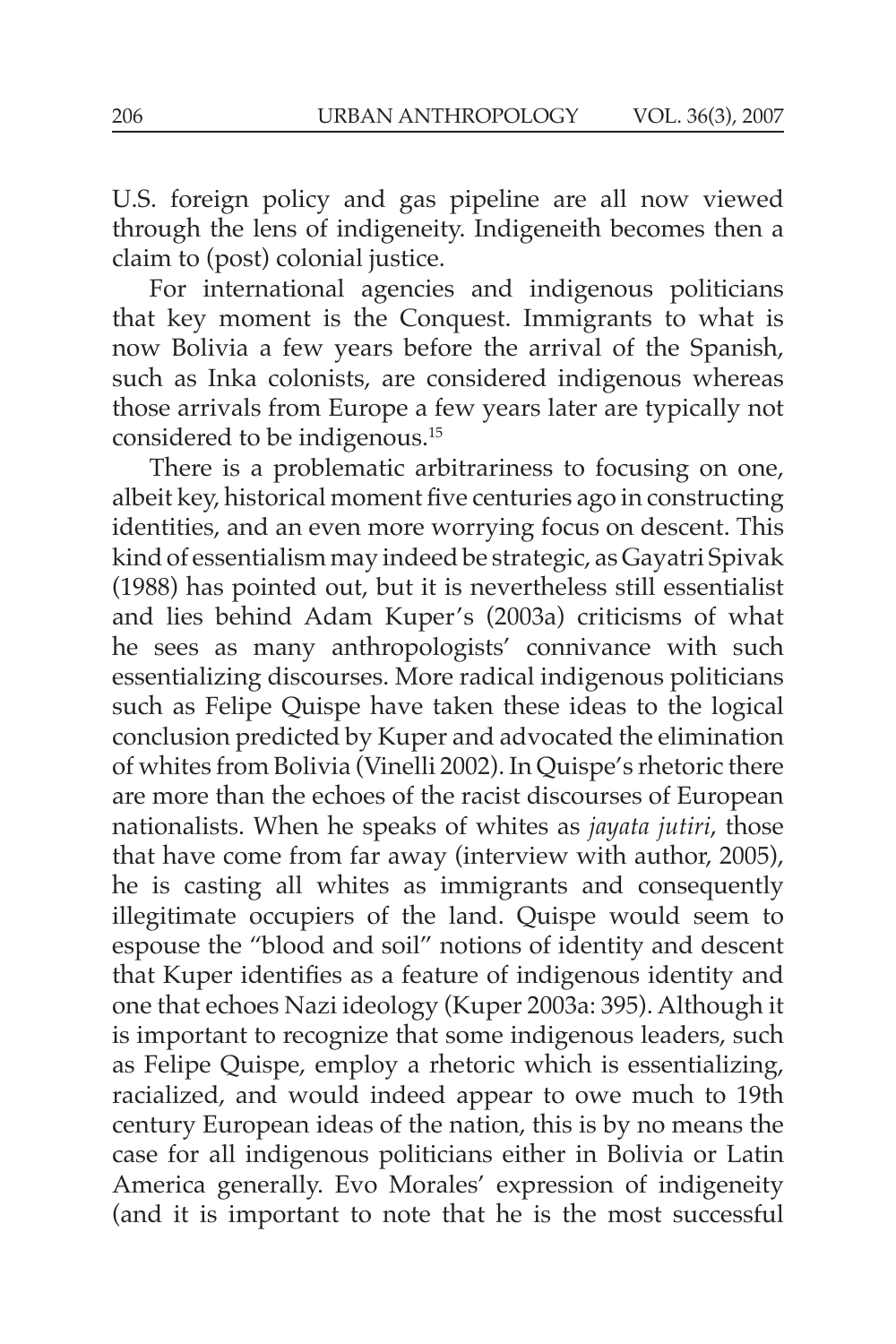indigenous politician in Latin America if not the world) carefully eschews exclusionary rhetoric, much less arguing for special rights for indigenous people. Morales and others do not invoke an indigenous primitivism which Kuper suggests is at the center or indigenous identity but, rather, an indigenous positioning: indigenous peoples, because they have been excluded from the processes of colonization and globalization, are in the best position to develop critiques of neocolonialism and globalization; and indigenous people, because they have been historically excluded from the nation state, are in the best place to understand other peoples' exclusion, be they workers, women or other political minorities. The politics of indigeneity of Evo Morales' part (Movimiento al Socialismo, MAS) could not be more different from the narrowly focused, essentializing, and particularist politics which Kuper sees as characterizing indigenous movements, even though it is sometimes practiced by some of MAS's rivals. Its breadth and inclusivity is, moreover, echoed in the many new urban forms of cultural expression that Mark Goodale (2006) has recently described as "indigenous cosmopolitanism."

Indeed, I have argued that Evo Morales' sense of indigeneity is so inclusive that it threatens to ignore the perspectives and needs of those people who are on the margins of society and who might appear to be those who are most obviously indigenous (Canessa 2006). In discussions of indigenous movements and in the context of the "indigenous debate," it is important to recognize a plurality of indigenous movements, as well as a plurality of discourses *within* indigenous movements (Rappaport 2005).

The genealogical model of identity is, as Tim Ingold asserts, fundamentally a colonial one (2000: 151) but yet curiously one that some anticolonial indigenous activists adopt. What is interesting to note is that radical indigenous activists such as Felipe Quispe and international institutions such as the ILO share an understanding of indigeneity as one based on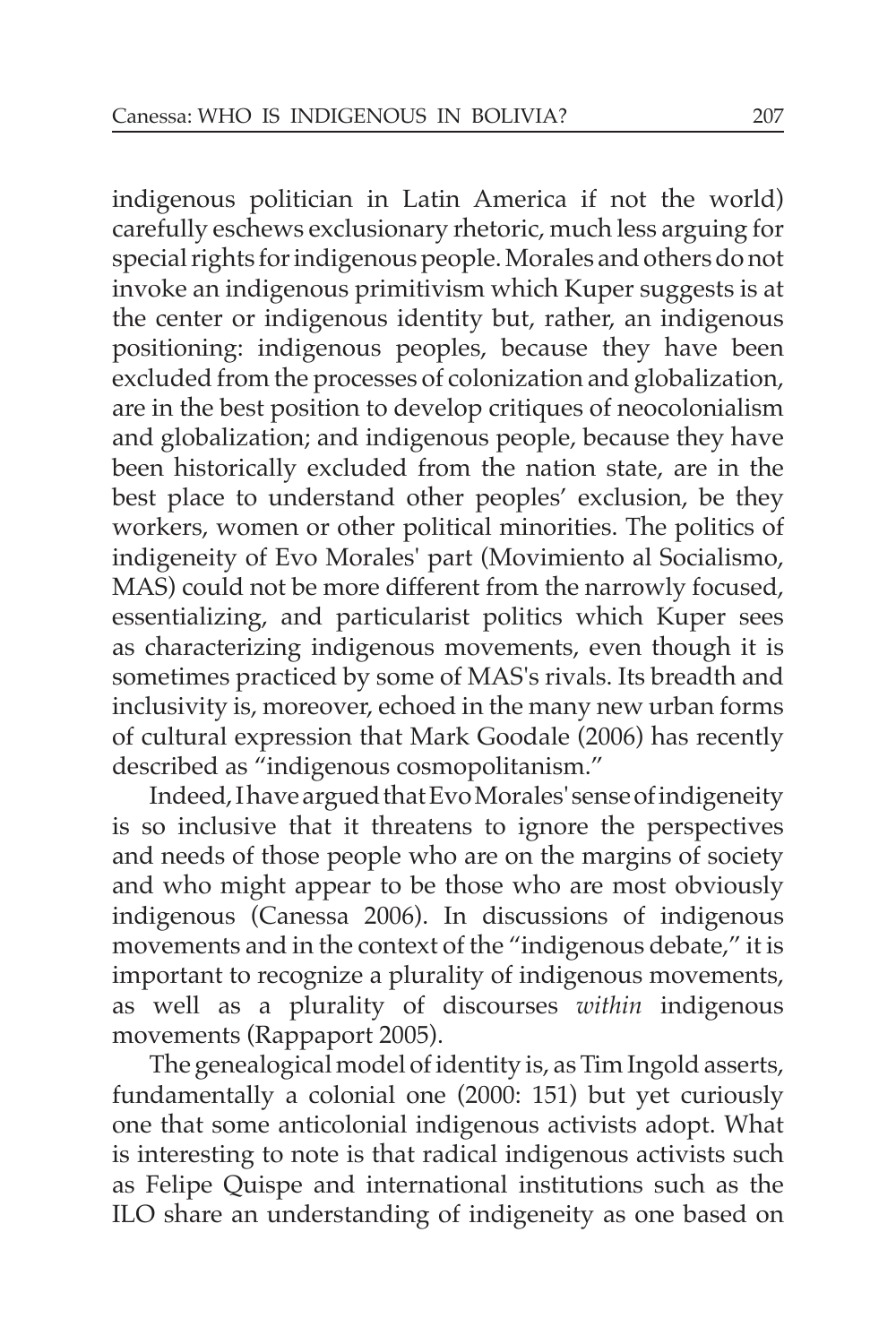descent and specifically from precolonial populations. It is by no means clear, however, that all people who might be considered indigenous think of themselves in these terms at all, even if their putative leaders express their collective identity in these ways.

The issue of self-identification is, however, key; and there is a significant tension between self-identification and the concept of indigeneity as being founded on historical descent and genealogical lineage. To the extreme chagrin of indigenous politicians such as Quispe, many urban people, intellectuals and leftists, have begun to identify as indigenous for these political reasons. In a country such as Bolivia where the vast majority can claim at least some indigenous descent this is perhaps not so surprising but it is also the case that individuals who are children of European parents also identify as indigenous as a way of expressing a political position. In fact, a variety of political positions (on some levels contradictory) are expressed through identification with indigenous heritage and culture. Countries with much smaller indigenous populations than Bolivia have shown the numbers of people identifying as indigenous to double or more in less than a decade. This was the experience of the U.S. in the 1970s and Brazil in the 1990s for different reasons. The potential for the numbers of Bolivians who do not belong to a recognized indigenous community, do not speak an indigenous language and have never spoken one, but who nevertheless identify as indigenous is considerable. The 2001 census recorded 20.4% of the population in this position and there is still virtually no research on this important segment of the Bolivian population. It would be certainly interesting to see if it grows or shrinks in the next census.

Anecdotal evidence suggests that some members of this group identified as indigenous in order to express a political alignment with the broader political goals of the new indigeneity; concern for natural resources, globalization, and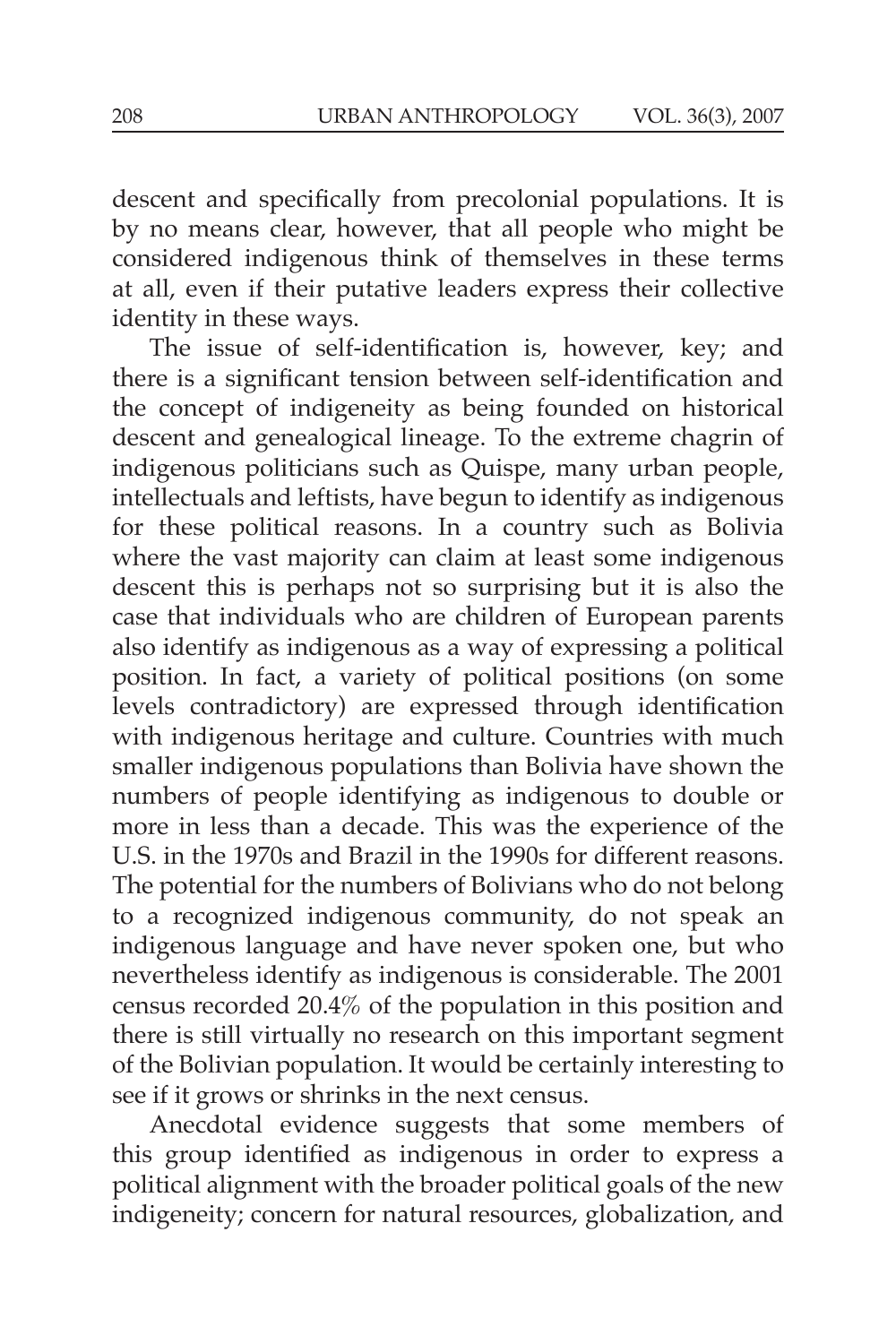U.S. hegemony. Scale is important here: on a global level many mestizo-creole Bolivians may see themselves as indigenous in terms of world power relations and because an indigenous identification makes them specifically Bolivian; on a more local level the same individuals may not identify with specific indigenous groups or people.

In recent years, however, when being indigenous can qualify you for particular aid or presenting concerns through the language of indigeneity<sup>15</sup> has greater impact, the identification of indigenous people has become problematic and contentious. In lowland areas of Bolivia, for example, in certain cases the number of people identifying as belonging to an indigenous group has more than doubled in two years<sup>16</sup>; in others people continue to be unwilling to identify themselves as such because of the profound racism in those areas. In highland areas the people who are most likely to identify themselves as indigenous are educated urban intellectuals or political activists, not the Aymara-speaking rural peasants who follow "traditional" lifestyles.

In the wake of the successful 1990 March for Territory and Dignity which saw thousands of highlanders and lowlanders arrive in the city of La Paz, various groups attempted to organize under a single banner. Most of the highland groups's representatives passionately opposed being identified as indigenous on the grounds that this term was a colonial imposition, preferring to be known as "originarios," originary people. Since Evo Morales' election, however, the use of "indígena" among highland populations has been spreading.17 Since 1990 both groups have had considerable difficulty cooperating for a number of reasons; one of which is that lowlanders are strongly concerned about territory whereas highlanders typically have other concerns, such as political and economic autonomy. On some occasions both groups are in direct conflict, such as in the context of highland colonization of the lowlands. In the latter case two different "indigenous" groups are pitted against each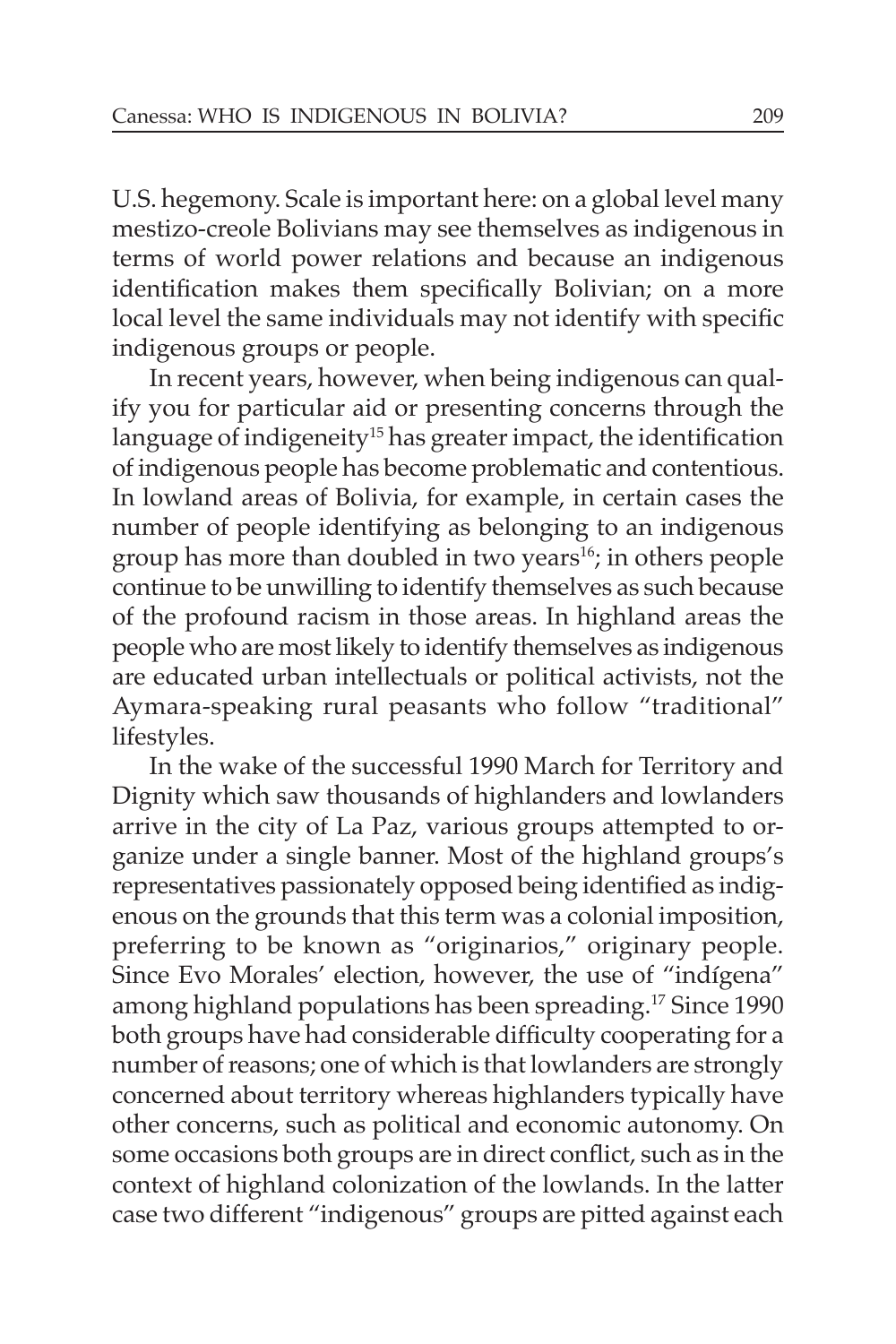other with clearly divergent interests. One of the key issues here is scale: what is the area in which some people can be defined as indigenous? The international legal system explicitly relates indigeneity to the state and is a poor instrument for recognizing indigenous groups across international boundaries or when there is movement of people within a state such as in the migration of Aymaras and Quechuas to lowland Bolivia.

The codification of the concept of "indigenous people" within the UN system is indeed "an obvious point of departure" (Kenrick and Lewis 2004: 5) on the debate on indigeneity (and one might further add as it is codified by agencies such as the World Bank and the ILO), but one must go much further and explore what concepts people who are far from the UN system have that may be fruitfully translated as "indigenous."18 What about the self-expressed identity of people who are native speakers of an indigenous language, do live in a community with rituals and social institutions different from that of the metropolitan culture, and continue to adopt markers of ethnicity such as hair styles and clothing and who nevertheless do not identify as indigenous?

In a recent book, Bruce Miller (2003) explores state policies which render indigenous people "invisible" by refusing to recognize them as such. What I explore below is an opposite example: one of people who are recognized by the state as being indigenous but who do not themselves normally identify as such. At root is the issue of the state deciding who is and who is not indigenous and of indigeneity being conceived as a particular relationship with the state, rather than a system of meanings generated from within a particular culture; but first I want to explore the Aymara New Year celebrations (Machaq Mara) to illustrate the diversity of indigenous expression, even within a relatively small area of Bolivia.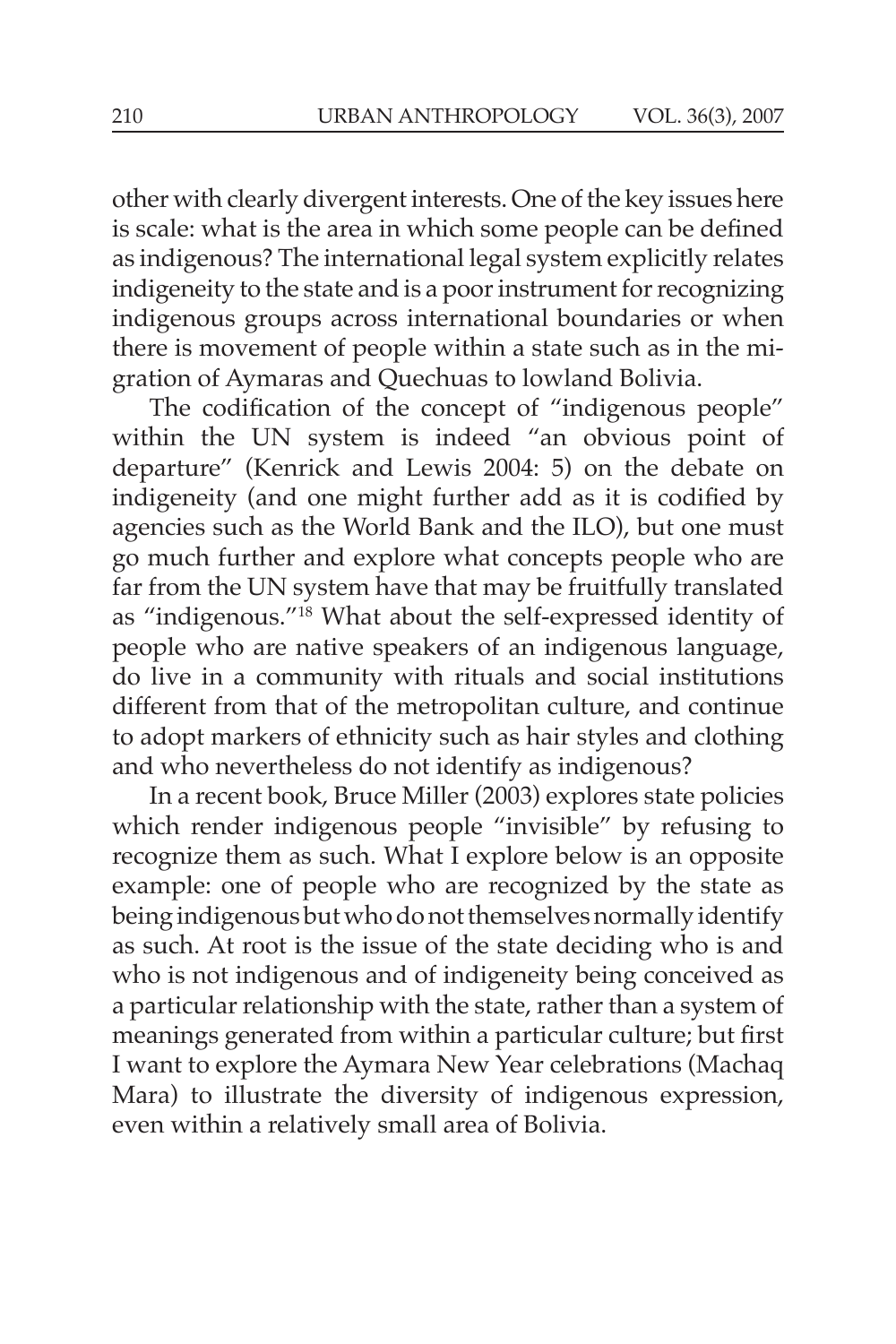## **The Aymara New Year**

Indigeneity is regularly on public display in Bolivia and this takes multiple forms. Sometimes indigeneity is expressed in a particular mode for clearly political ends, in others it may be nothing more than adding "color" to an event.

In 1989, a small number of people chose to celebrate the solstice among the ruins of Tiwanaku with a ceremony, the site of the "Tiwanaku Declaration" of indigenous principles (above) over a decade earlier. Dressed in traditional ponchos and contracting shamans and wise men (amautas) they sacrificed a llama to the dawn of the New Year. By the turn of the century this ceremony was attracting over 40,000 people and in 2006 it became an important site for the recognition of Evo Morales's presidency. In late June 2006, moreover, the president was working to increase the indigenous representation in the Constituent Assembly and was endeavoring to ensure that the issue of indigenous territories was included. His presence and encouragement of this (re)invented tradition must be seen in the context of the grounding of cultural expression in very practical political maneuverings.19

In the community of Khonkho in the municipality of Jesús de Machaca, a few hours' drive from Tiwanaku, people began celebrating the Aymara New Year, in 1993, inspired by the success of Tiwanaku. In Khonkho there are a number of ruins which actually pre-date the classic Tiwanaku period.<sup>20</sup> When I observed the celebrations in 2007 there were several hundred people (mostly local) in attendance and two llamas were sacrificed to the New Year in the pre-dawn. The beating heart is cut out and the blood is offered to the deities. This year marked further development in ritual and the sacrificial blood was sprinkled on some of the ruins which were bedecked with flowers. People in attendance spoke of the importance of offering to the earth goddess, the Pachamama, as well as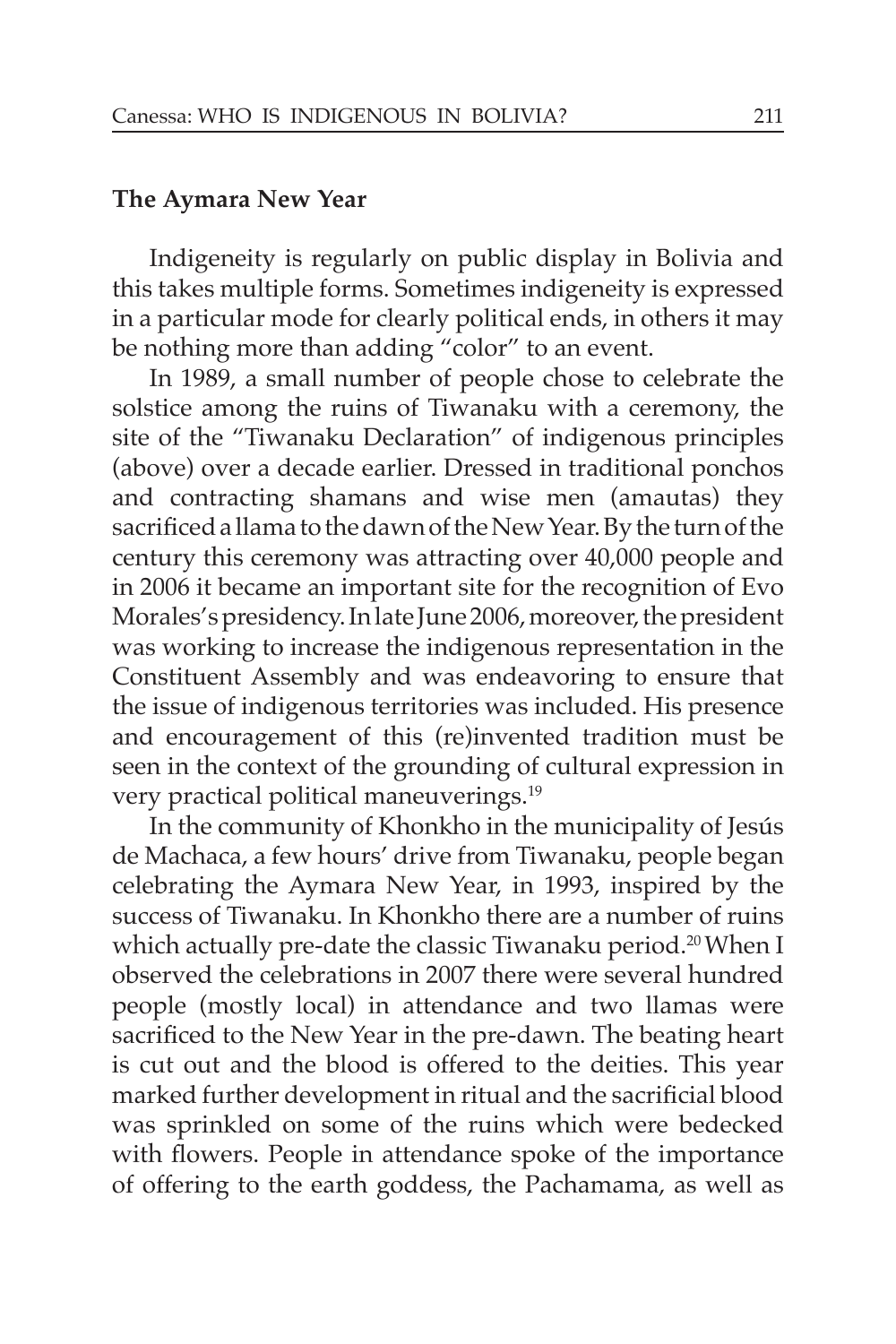paying respect to the ancestors. The culmination of the ritual is greeting the rising sun as the New Year dawns.

Interestingly, there was little consensus as to who these ancestors represented in the monoliths were. Some people suggested they were Inkas, others that they were people of Tiwanaku, and others still that they were simply ancestors. What all agreed, however, was that there was some link between contemporary people and those who had produced the monuments: they were "jaqi," a word which simply means "people" but is used to contrast "people" with whites and mestizos.

The celebrations including dances and music and significantly many of the dancers were dressed in homespun cloth. This, I was told, was a recent addition and rather surprised me since homespun is widely considered to be a cultural marker of inferior "Indian" status. Several people commented to me that superiority of homespun, which is warmer and better wearing. The dancing and music was a clear expression of ethnic pride and a revalorization of some of the symbols of indigeneity. In a parallel development a collective decision was made not to contract a (very expensive) brass band for the patronal feast a few weeks later but to use traditional wood-wind instruments. This was a decision taken, not on the basis of economy, but on "authenticity."

The Khonkho New Year celebrations are not, however, simply about cultural pride but are also about political organization and legitimacy. The New Year's celebrations are the occasion for the election of the new jach"a mallku the maximal leader of the regional clan (ayllu) system. The rituals and sacrifice add legitimacy to the process and underline the assertion of the political autonomy of the Indigenous Municipality of Machaca. The expression of a new ethnic pride as Aymaras is combined with an assertion of autonomy from the state.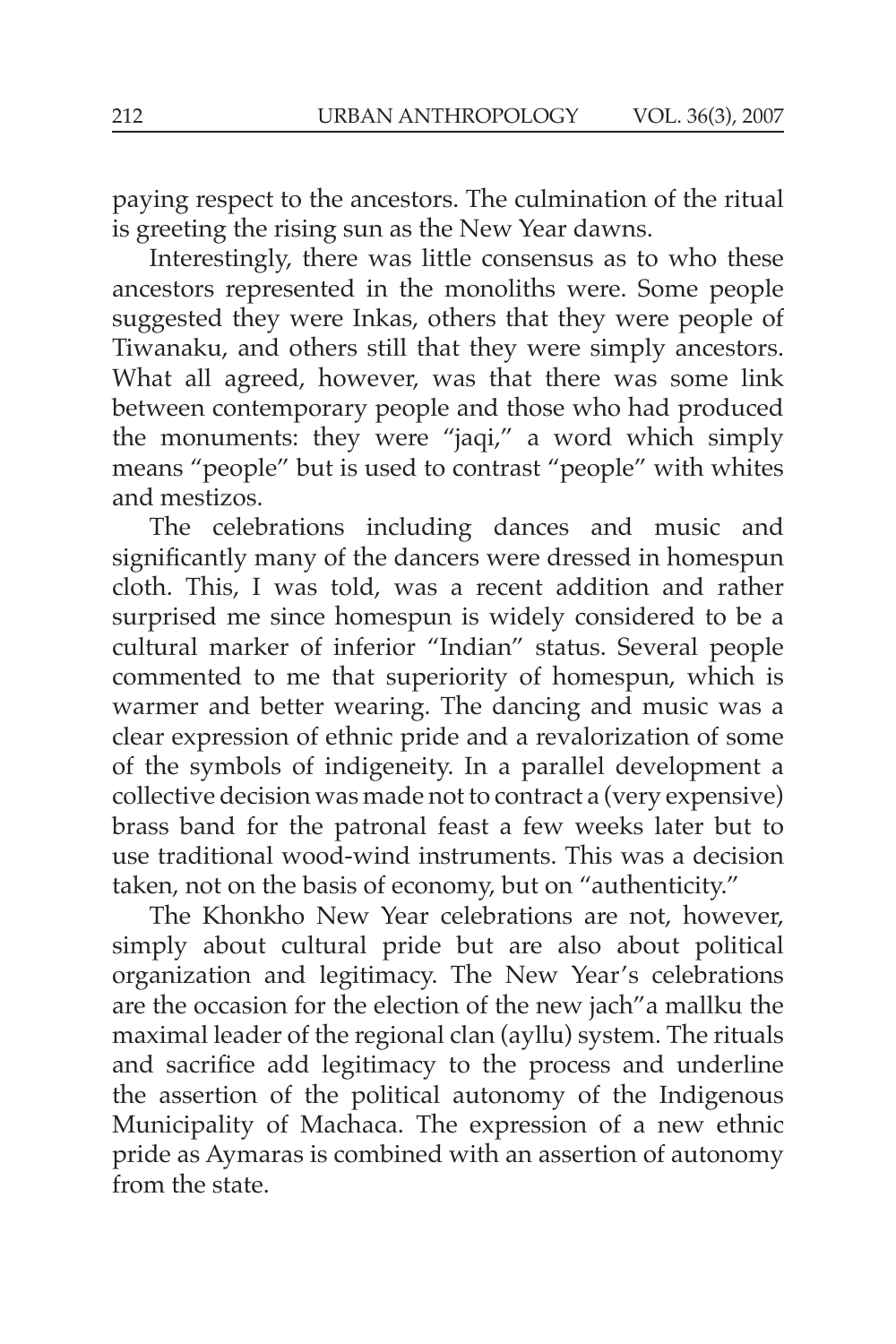In both Tiwanaku and Khonkho the past is invoked to assert an indigenous legitimacy and make claims against the state. In the provincial town of Sorata which, as with Tiwanaku and Khonkho is in the Aymara-speaking region of the Department of La Paz, the New Year celebrations take a different form. Sorata is historically a mestizo-creole town that in the early decades of the twentieth century had a number of wealthy German families attracted by its connections with the Amazon basin in the time of the rubber boom. Not only was rubber brought through Sorata but it had access to cinchona tree production, used in making quinine to combat malaria. Although surrounded by Aymara villages and having received large numbers of Aymara immigrants in recent decades Sorata is self-consciously not an Aymara town and even many children of Aymara immigrants make a point of distinguishing themselves from surrounding Aymaras whom they generally see as uncouth and sometimes uncivilized.

Sorata does not celebrate the solstice with a llama sacrifice but it does, in common with much of the Spanish-speaking world, celebrate the solstice on the 24th of June with the fiestas of San Juan which involves large bonfires to warm the revellers on "the coldest night of the year." In 2007 the celebrations were billed as "Machaq Mara," (New Year in Aymara) and featured "autochthonous dances" (bailes autóctonas). The dancers were not from Sorata itself but were obliged to come from each of the cantons that comprise the province to which Sorata is capital. This expression of indigeneity could not be more different to those from Tiwanaku and Khonkho: the dances are folkloric in that they are removed from their specific ritual and calendrical associations; and they are a prelude to the main celebration which involves urban style dancing to music played by a La Paz d.j. with a massive sound system. People from the surrounding villages tend not to stay for the night time festivities and are usually all back in their villages by nightfall. Sorata has an uncomfortable relationship with the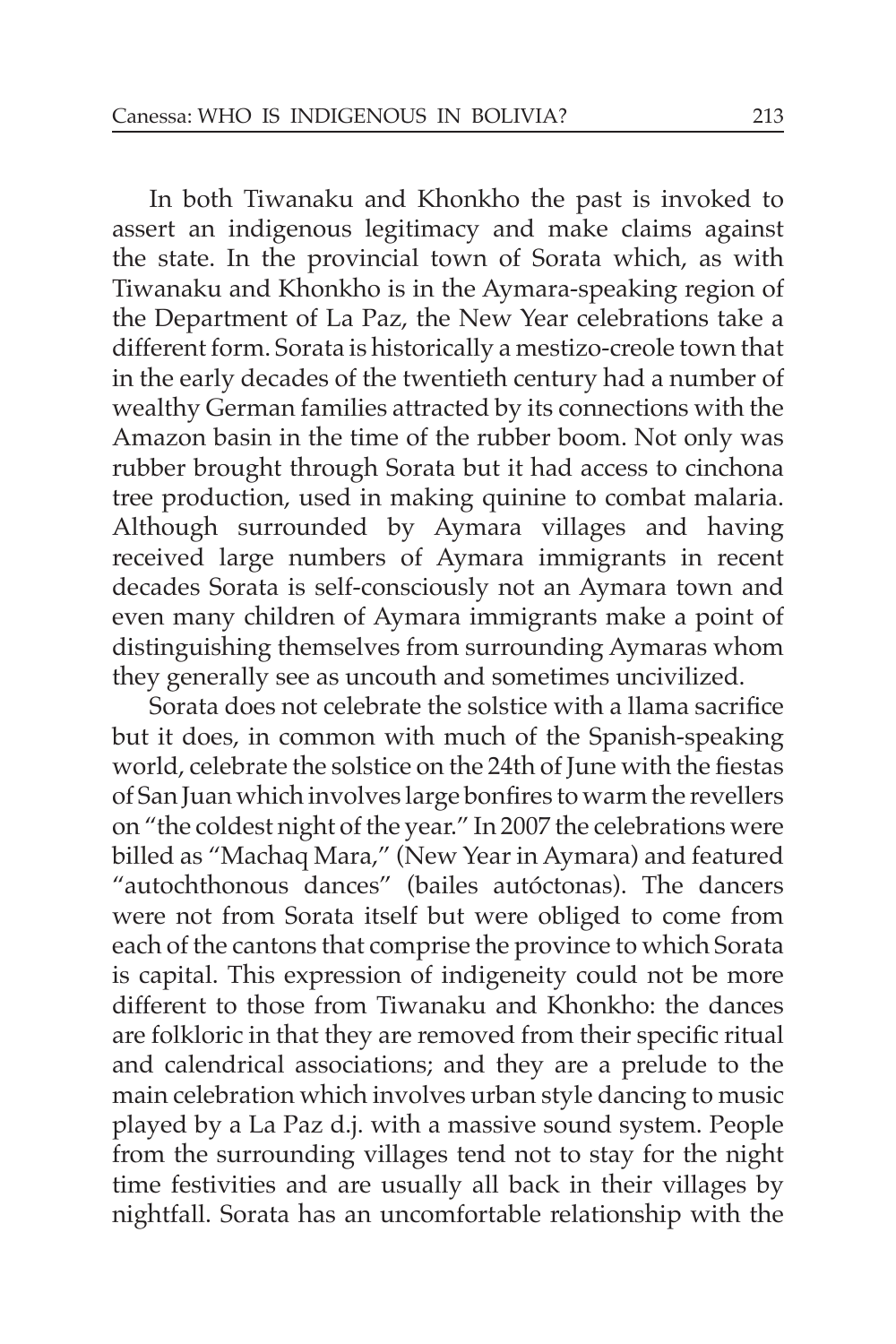Aymara villages that envelop it and after a revolt and siege in 2003 where large numbers of people had to be escorted out by the army there was an explicit agreement that the police could re-occupy the police stations as long as they stayed in Sorata. The "autocthonous dances" add a contemporary legitimacy to the festivities, a nod to the prevailing mores; but should not be confused with a sense of indigeneity rooted in cultural practice, political engagement, or historical consciousness; dancers attend because they are compelled to do so, not because of a sense of ritual observance or an expression of cultural pride.

These examples show that indigenous identity is dynamic and changing and that its expression is often about a conscious assertion of power and autonomy. The same festival, for example the Aymara New Year, may, however have radically different political dimensions; it may be indeed include a sharp political engagement or, in the case of Sorata, may be better understood as the cooptation of indigenous imagery to add legitimacy to what is essentially a non-indigenous festival. That is, indigeneity can be deployed in multiple and contradictory directions. A key element of distinction is historical consciousness and how actors feel they relate to the past inhabitants of the territory or nation.

One of the Aymara villages in the area of Sorata is Pocobaya where I have conducted regular field work since 1989. Pocobaya is an Aymara-speaking hamlet in the Department of La Paz, part of a heavily Aymara-speaking area. This community of a little over 200 souls had until 2007 no road access and the people practice a mostly self sufficient lifestyle supplemented by the wages from seasonal male wage migration and some artisan work. People in Pocobaya have little political engagement compared with the communities closer to Sorata (it is approximately three hours' walk from the town) or those of the highland plain (altiplano) that includes Tiwanaku and Khonkho. Pocobayeños do not sacrifice a llama for the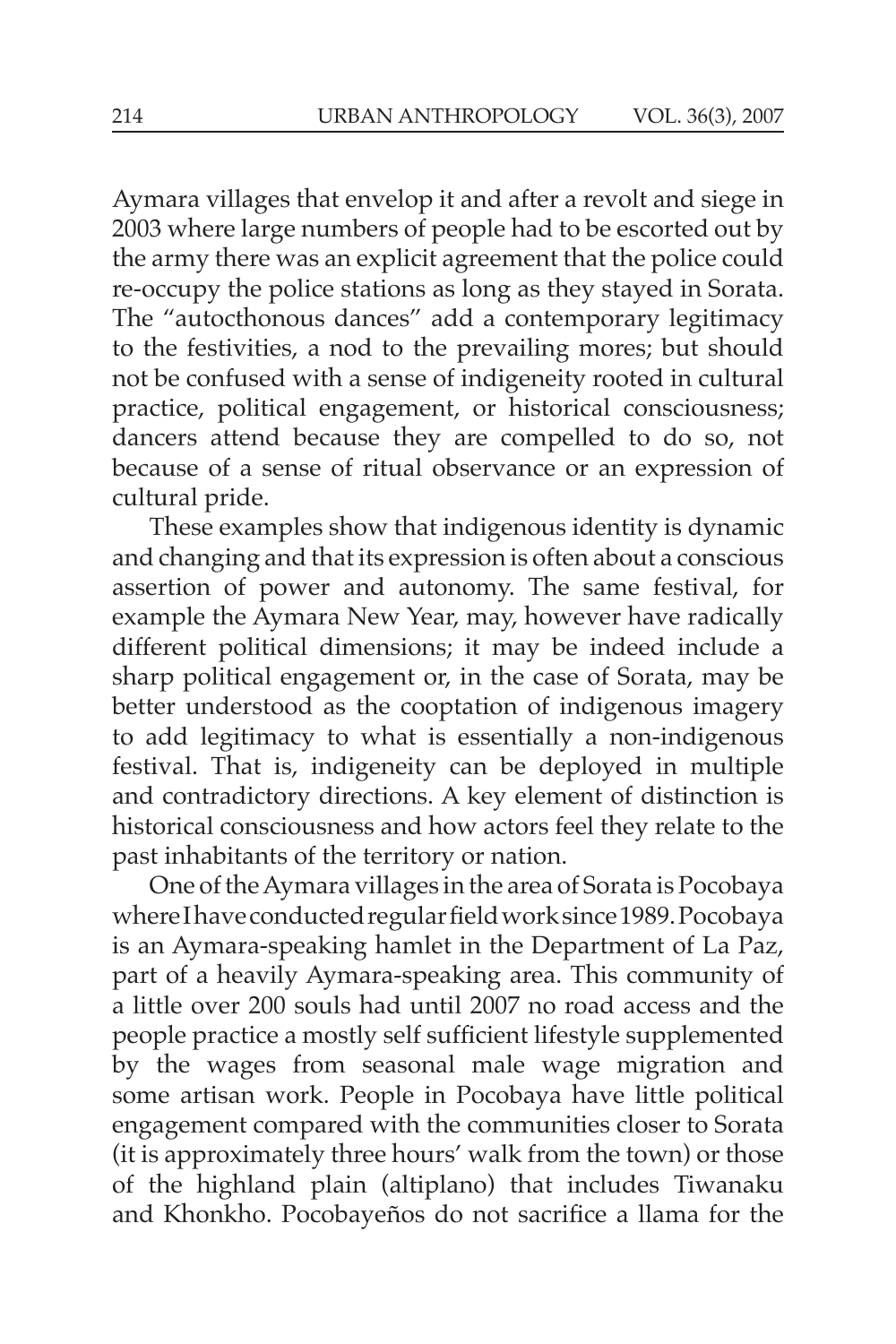New Year, nor do they dance, but they do paint their sheep for San Juan "in order that they be more productive." The 24th of June is known in Pocobaya as "uywanakakx urupa" the "day of animals," specifically sheep as opposed to cattle who are painted on the 24th of December, the other solstitial celebration.

I now consider what kinds of indigenous consciousness exists in Pocobaya, a village apart for the politically aware and active highland plain and at a far remove from the historically dominant mestizo-creole population which continues to have a strong presence in towns such as Sorata.

## **Being Indigenous or Not in Pocobaya**

Between approximately 1880 and 1953 Pocobaya was an hacienda. The overthrowing of the hacienda-owner is an important part of Pocobaya oral history which marks their sense of historical agency and the forging of a new relationship with the state. Pocobaya's people have a long history of relating to the state, be it republican, colonial, or Inka. The local townsfolk of the nearby provincial capital, Sorata, readily identify the people of Pocobaya as culturally different from them, a difference that is sometimes racialized in terms of pre- and post-Conquest descendants. Pocoabyeños have a keen memory of discrimination and racism on the part of residents of Sorata in the distant and recent past and maintain a clear sense of distinction between them and Sorateños. In the 2001 census the community was returned as almost 100% indigenous; one person, almost certainly the school teacher, was returned as not being indigenous (despite being a native Aymara speaker).

It appears, however, that the people of Pocobaya were not among those in the Bolivian population that were asked if they identified as indigenous since, as is suggested by the CEPAL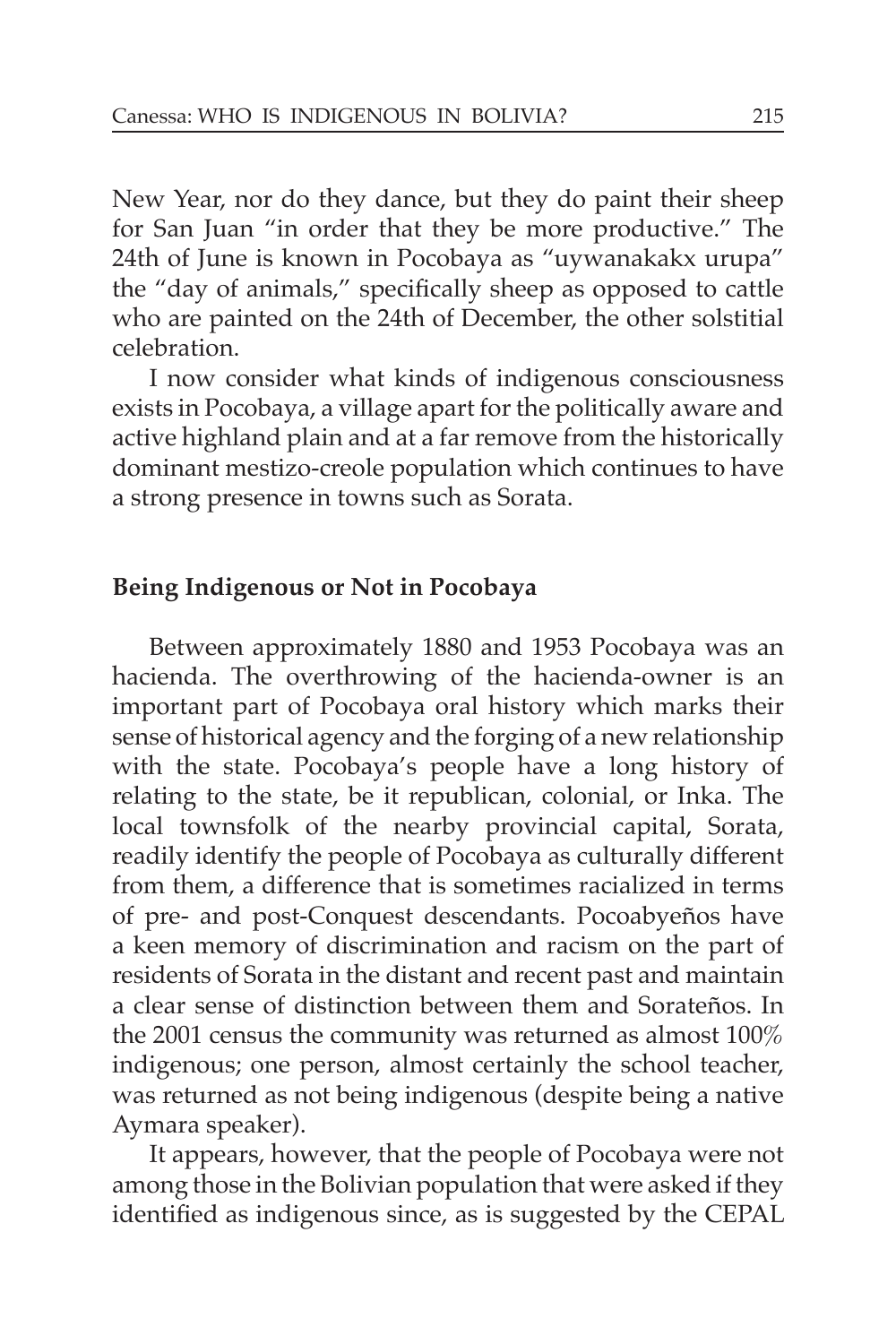(2005) report on the Bolivian 2001 census, such a question was redundant: census takers recorded as indigenous native speakers of an indigenous language and those whose first language was an indigenous one (even if they no longer chose to speak it). I was not able to observe the census-taking process in Pocobaya but I was able to ask people what they had been asked, and no one reported having being asked if they were indigenous or if they were a member of an original community.

If they had, many, and quite possibly the large majority, would have replied "no"; for in Pocobaya, *indígena* applies to the lowland groups who inhabit the Amazon basin and who, in the eyes of Pocobayeños, are considered decidedly inferior in social and cultural terms. This is why Teodosio, with whom I opened this essay, was insistent that he was not indigenous. Nor do Pocobayeños identify as "Aymara": one cannot even say "I am Aymara" in the language spoken in Pocobaya since that phrase does not parse; rather, people say they are Aymara speakers but that is some way from identifying as indigenous since they put me (someone who is unambiguously European) in the category of Aymara speaker (*aymarparliri*).

When speaking of themselves they typically refer to themselves as people of Pocobaya (*pocobayankirinaka*) or *jaqi,*  a word which can be glossed as "people" but clearly excludes most urban people, even some relatively recent migrants to large towns and cities. That is, people in Pocobaya do not recognize a shared ethnic identity with the majority, or indeed any, of those urban residents who were recorded as being indigenous in the 2001 census; and a considerable majority of those recognized as Aymaras are urban residents, 59.3% of the recorded Aymara population.

The word *jaqi* cannot therefore be seen as a simple translation of Aymara, much less indigenous. To what extent, then, can people in Pocobaya be regarded as indigenous if they do not define themselves as such? The solution, perhaps,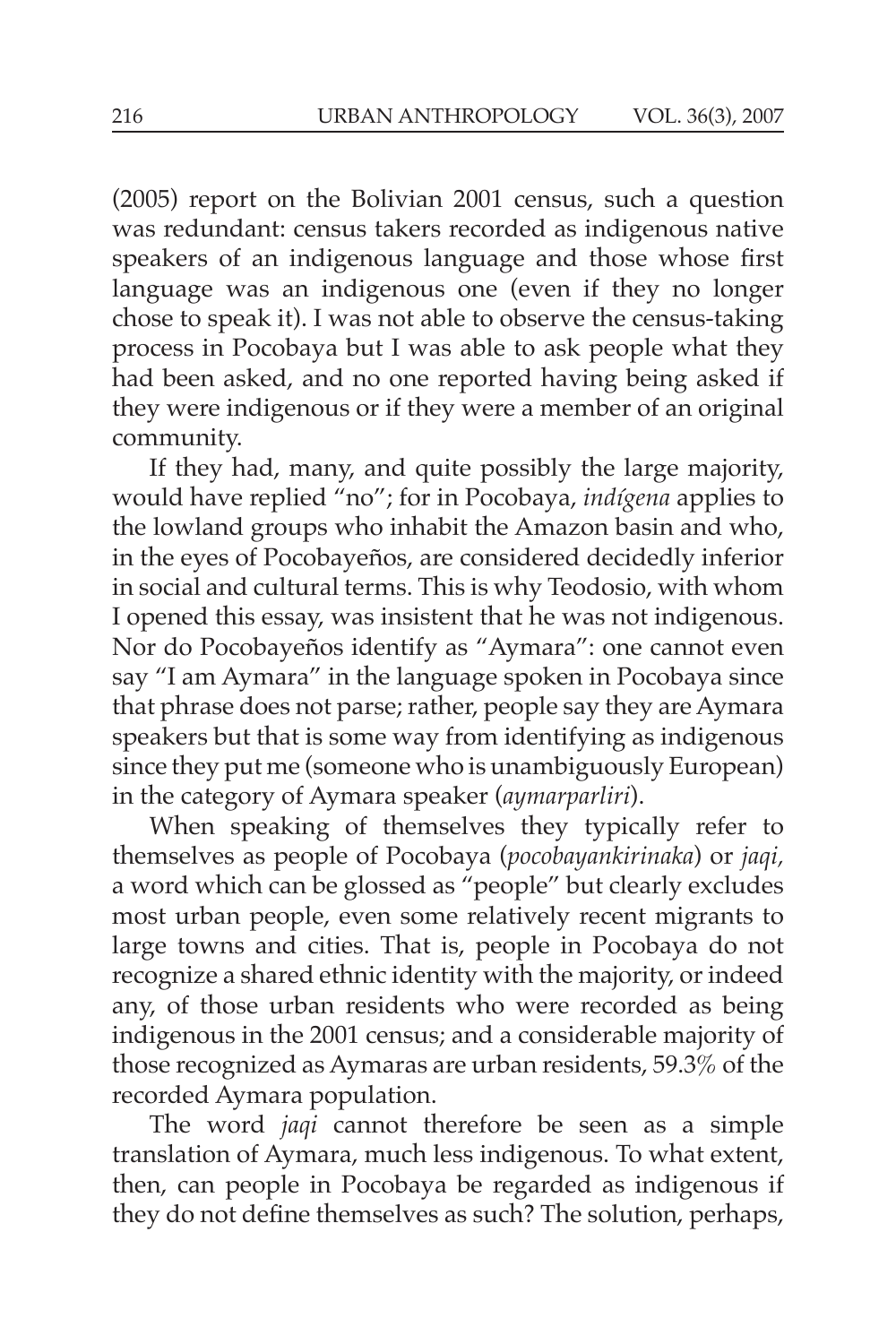lies in historical consciousness. I would argue that indigeneity is not best understood in terms of a hunter-gatherer lifestyle as many of those involved on both sides of the "indigenous peoples debate" would have it, but rather as a contemporary social relation articulated in terms of the past. This, however, need not imply a genealogical relation with the past and there is no necessary reason that such an understanding be essentializing.

There are a number ways of discussing identity and the ways people distinguish themselves from those they consider "other" (Canessa 1999, 2000). Pocobayeños do not have descent groups and do not see themselves as sharing a substance such as blood which makes them *jaqi* or, Pocobayeños, much less Aymaras. Indeed, some key members of the community such as the shaman, Teodosio, are known to have mixed ancestry and this has absolutely no effect on either their position in the community or their identity as cultural traditionalists who can talk to the ancestors; one is not more or less *jaqi* simply on the basis of genealogy, even relatively recent genealogy. Pocobayeños do, however, recognize their ancestors but these are the collective dead who inhabit the mountains and other key geographical locations. One is related to these ancestors not be genealogy but by being part of a shared community and engaging in ritual exchanges with the mountain (and other ancestors) (*see, e.g.,* Paulson 2006).

Newcomers can be assimilated into the community so long as they conform to community ritual. There are many examples in the past of people successfully integrating themselves from the outside. The key issue is having some claim to land that may be inherited or acquired through marriage; blood genealogy plays no role whatsoever.

In this paper I do not want to focus on the many ways that Pocobayeños distinguish themselves from others through lived experience but on their sense of history and how they understand themselves in historical terms. If, as I argue, indigeneity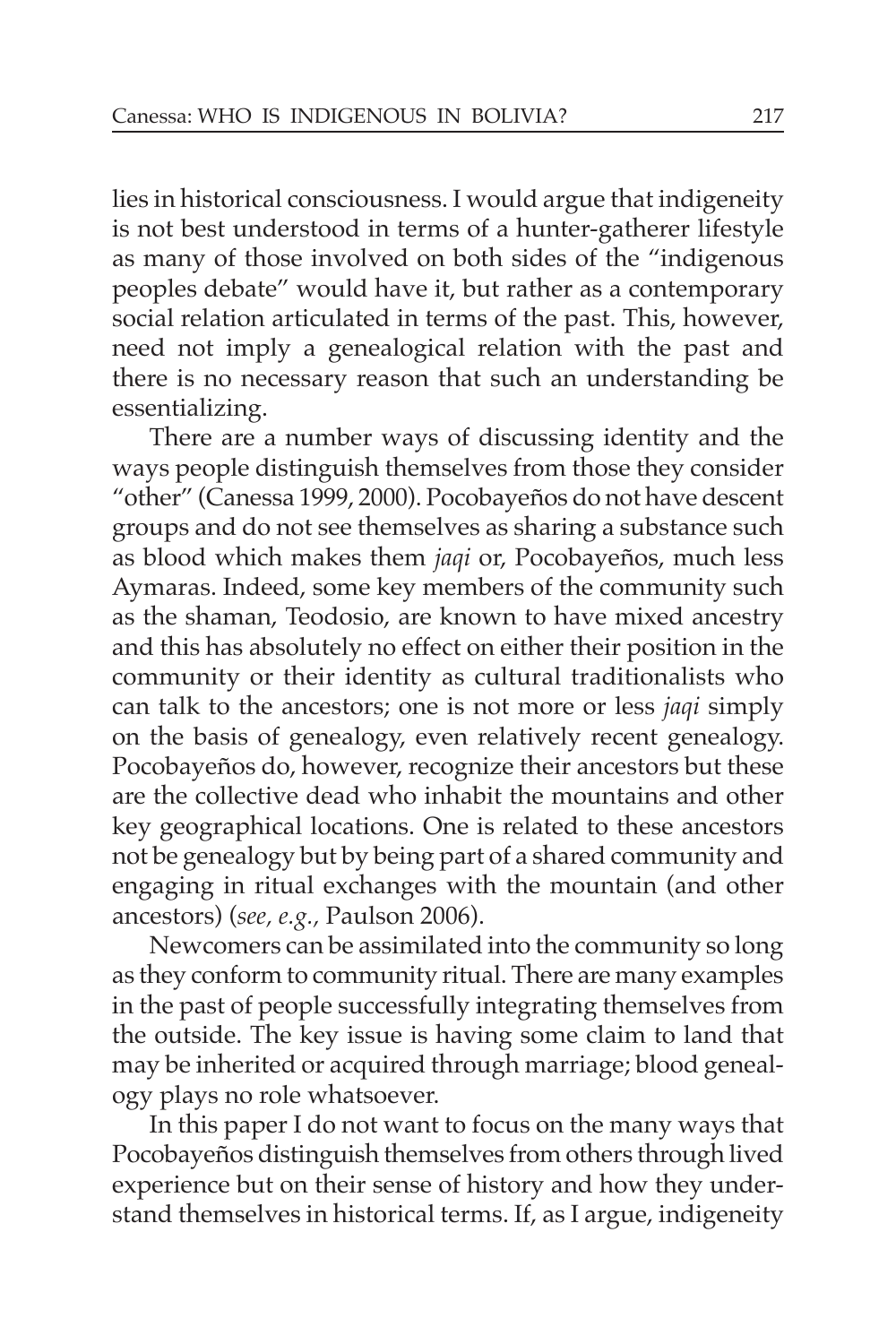is essentially a social relation imagined in historical terms then it remains to be seen what historical consciousness people in Pocobaya have; we certainly cannot assume that their sense of identity is one founded on a colonial moment 500 years ago.

As many scholars have observed people's shared sense of identity is often historical, that is, they believe they share an identity rooted in the past. This is perhaps particularly the case for national identity. For many other groups who may not necessarily articulate an identity that is national, however, their sense of being descended from successful conquerors or being the first people in an area are important sources of solidarity. Historical consciousness is of course important if we are to discuss indigeneity since it clearly depends on a distinction between original people from more recent arrivals, on being able to say, "we were here before you." More specifically in the American context, being indigenous is about primarily identifying with the continent's pre-Conquest, non-European, inhabitants.

For non-literate peoples, history is transmitted through stories of the past, that is, myths. For Lévi-Strauss, myths were "instruments for the obliteration of time" and historical myths have functioned both to account for people's origins as well as to make that mythical past, not only intelligible but accessible. For many people in Pocobaya the historical past has not gone forever but is simply in another place. The past is immanent and intimate.

In Amazonia, mythic history accounts for, among other things, Europeans and the power and technology they possess (Guss 1989; Gow 2001). It is by now commonplace to assert that myths change over time. In a recent work, Peter Gow (2001) has demonstrated how mythic history among the Piro changes as, over time, new kinds of people entered the Piro world and were consequently accounted for in myth. The stories people tell in Pocobaya similarly deal with the important existential problem of "who we are" as well as "who the people around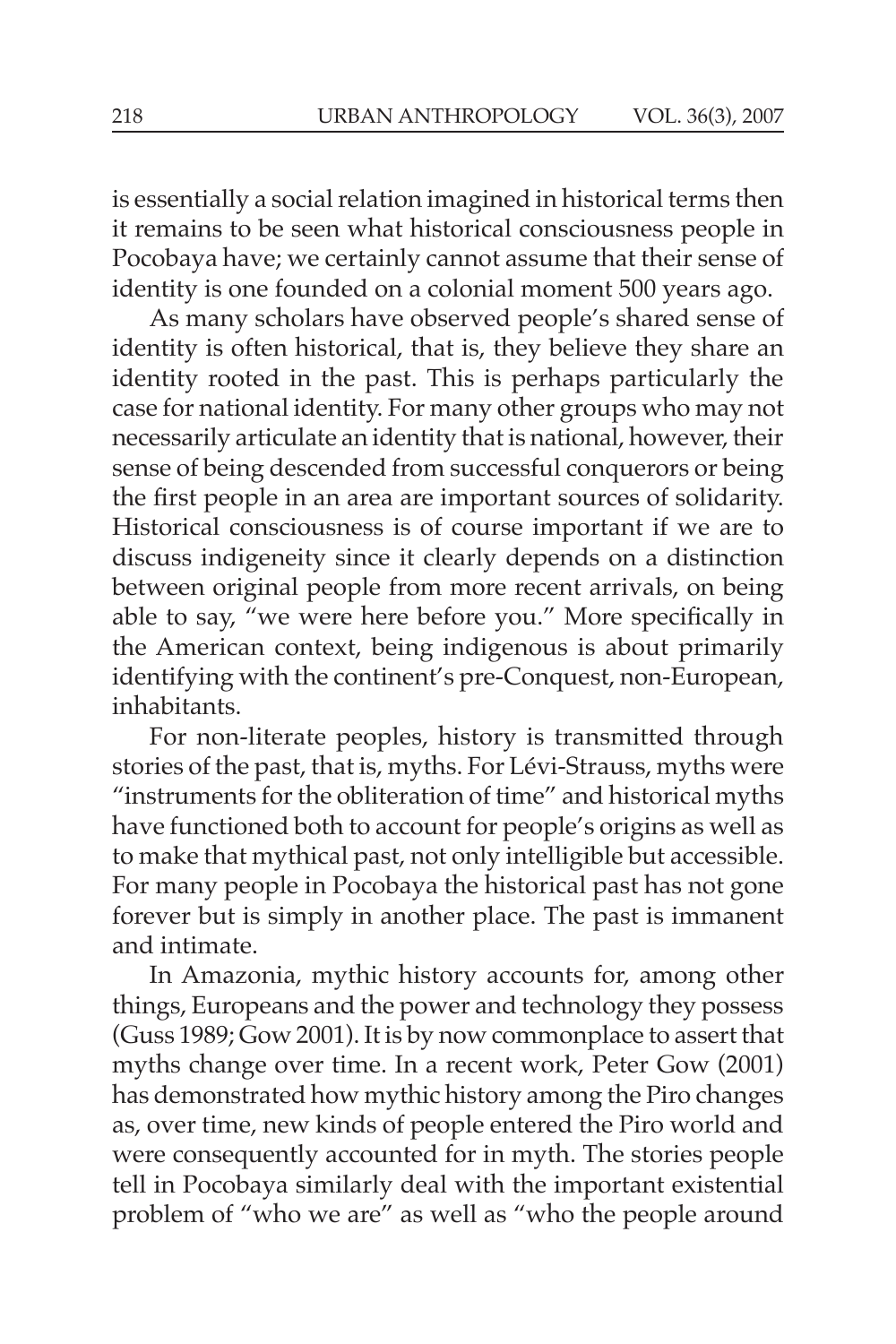us are." Insofar as mythic history deals with origins and identities it articulates what from the western perspective might be considered an indigenous consciousness.

Myths change, but they do not necessarily change uniformly across the community. That is, myths may need to change to account for the activities of missionaries but there is still a commonly recognizable corpus of myths, even if the authority for remembering and recounting the myths may be delegated to particular people. In Pocobaya myths doubtless change but what is striking is how different the myths are that people tell of the distant past. Older people tell very different stories than younger people but there are important variations within generations as well. That is, even small communities may not have a shared sense of history and, consequently, a shared sense of indigenous identity. This study differs markedly from other anthropological studies which show how a shared historical understanding is fundamental to many people's shared identity and ability to engage politically with state bureaucracies and other groups, especially as indigenous people (e.g., Rappaport 1998).

In what follows I explore how Pocobayeños relate to the past and in what sense they have a sense of who they are that can usefully be described as an "indigenous consciousness."

# **Pocobaya and the Past**

## The Dawn

Broadly speaking, adult Pocobayeños divide their history into three periods: *chullpa pacha*, *inka pacha* and *patruna pacha*. This basic historical framework is found all over the Andes. The earliest period mentioned by Pocobayeños is the dawn of time, when lived the *chullpas*. People talk of *chullpas* all over the Andes and Pocobayeños share beliefs that *chullpas* lived in cir-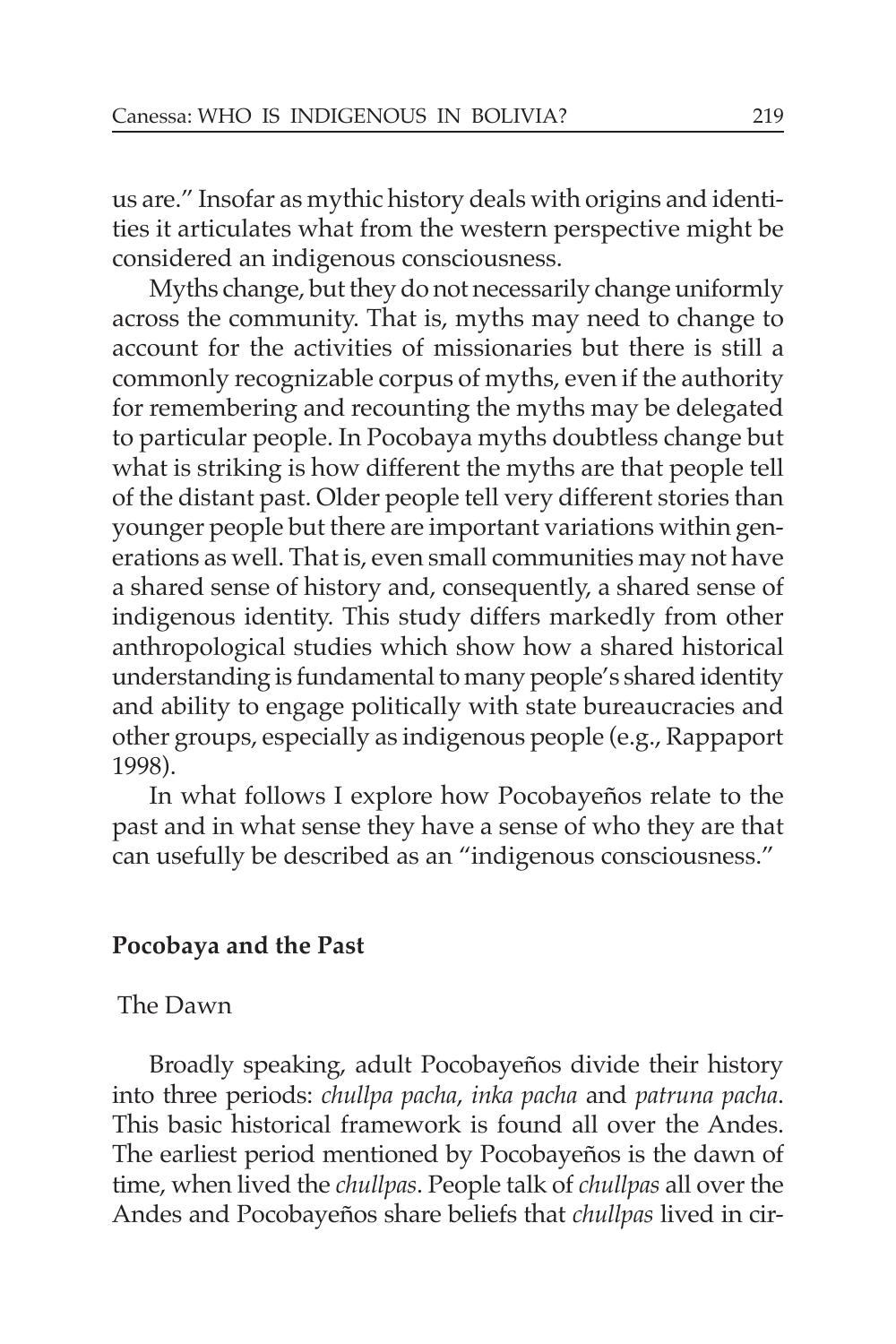cular houses with the windows to the east. When the sun rose they were burned to a crisp.<sup>21</sup> When I asked Pedro Quispe, one of Pocobaya's oldest residents, to tell me who lived there long, long ago he began with the *chullpas* whom he describes as ancestors (the grandfathers of the grandfathers, but they were few) and they saw the dawn of the world. Pedro describes the time of the *chullpas* as one where the land was shared and there was enough for everyone.

 The *chullpas* are clearly of the very distant past but they are also, in an important way, in the present. Several middle-aged Pocobayeños describe spirits such as the *Pachamama* (earth mother) as being *chullpas*. Those *chullpas* who escaped the sun's rays hid in the earth, underground. The *Pachamama*, is the source of the earth's productivity and she is fêted with alcohol and animal sacrifices. To describe the *Pachamama* as a *chullpa* is to acknowledge that the past has not simply disappeared but is also present, merely in a different place. There is also an important sense of kinship with the *Pachamama*. The *chullpas*, the *Pachamama*, and other spirits which sustain life are the spirits of Pocobayeños deceased ancestors. It is this intimacy with the past and the spirits of the earth which is a clear element in older Pocobayeños' sense of who they are as human beings. The difference between older and middle-aged people's views on *chullpas* is that older people were able to give much more detail and present a rather more complex relationship between *chullpas* and other beings that live in the earth. Nevertheless, many adults were able to give accounts of the offering they make to the *chullpas*, such as a pig's trotter and maize beer. *Chullpas* are sometimes considered to be the cause of certain skin diseases and therefore need "feeding" to satisfy them. *Chullpas* can sometimes be disturbed when, for example, dynamiting is being done for a new road. According to Teodosio, when they were opening the new road in Quruma, the *chullpas* became upset and stole the souls of some of the workers. They had to be placated with lots of alcohol and some gold.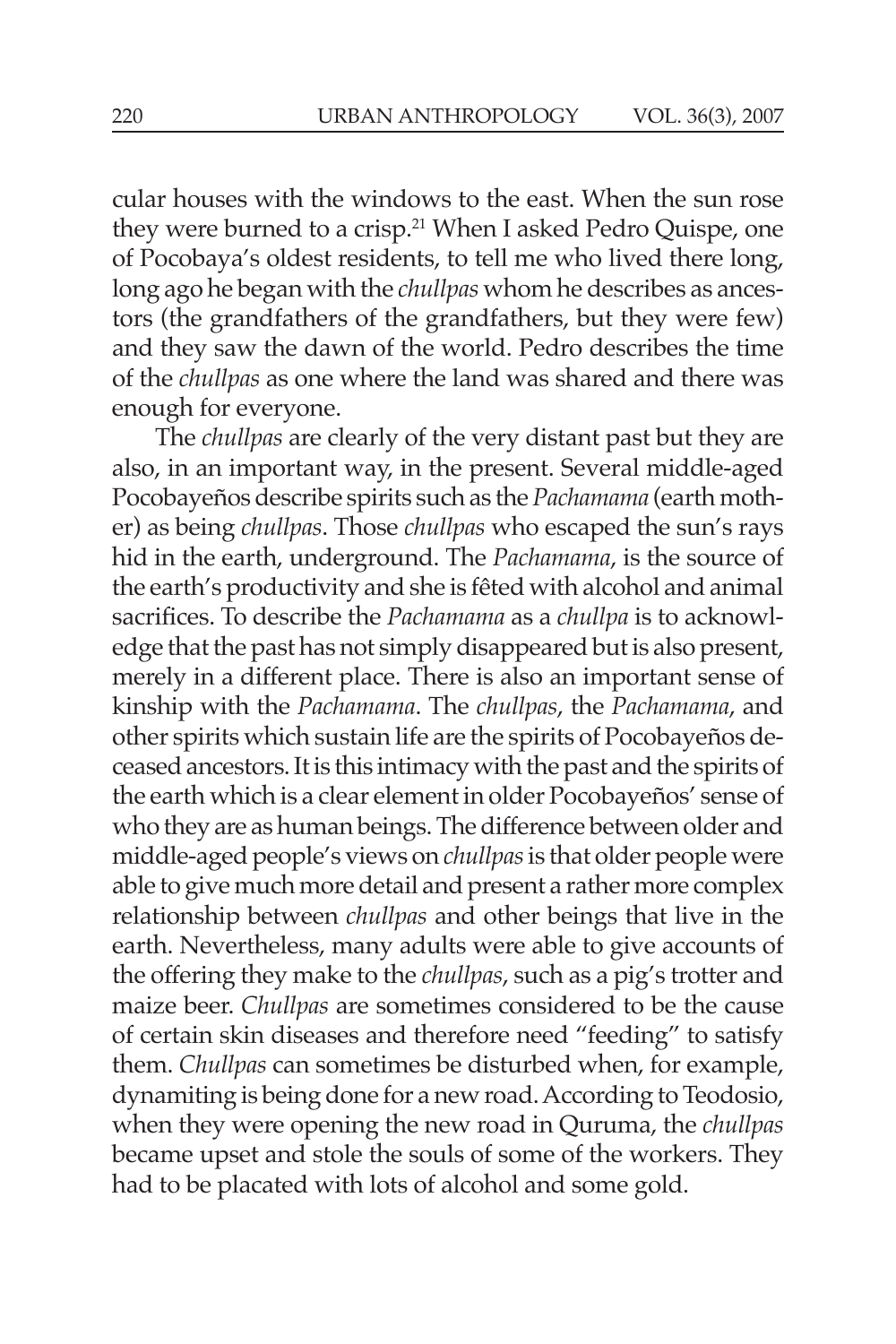*Chullpas* are described as being a different kind of people. They lived in darkness (the night is their day), they did not know God, they were big and hairy but they were still people. Doña Francisca asserts that they were "people with big feet and heads." Older people in particular describe the *chullpas* as people, that is, they are *jaqi,* the word Pocobayeños use to describe themselves and to distinguish themselves from *mestizos* and Creoles. Herculiano (in his 40s) describes them as "...not people of this world; these others were not wanted by God and were non- believers. Those people of the past were of the underworld, they were called gentiles, we call them gentiles." But then he adds, "these *jaqi* are also our bretheren, they are not really then different. (*Ukax mä jaqi masisaskarikiw janiw ukaxa wasa jaqikikapunirakiti*).

To some extent the *chullpas* existed in a sort of parallel world; not only was their world one of darkness but wild animals today were their domestic animals. Manuel, in his 70s, told me: "For them there is no longer life for them here. If they had beaten God, well where would we be now? Perhaps we would be suffering as they suffer. Their animals are now in the wild. The *wikhu* bird is their chicken. The skunk is their pig. You see, they have everything."

When talking about the *chullpas,* older women, and only older women, talked about how in those days animals and people could speak to each other and often intermarried. "Toads wore trousers and in those days people walked/lived with toads and foxes too." "Young women went with snakes and gave birth to little snakes." "Foxes wore ties and seduced young women whose babies barked when they were born."

Doña Francisca and others also mentioned the treasures, pots of gold and silver, which the *chullpas* have which people in Pocobaya will occasionally still dig up when they are digging in their fields. The issue of treasure and wealth is also an important theme when discussing the Inkas who succeeded the *chullpas* on the surface of the land. The sun which killed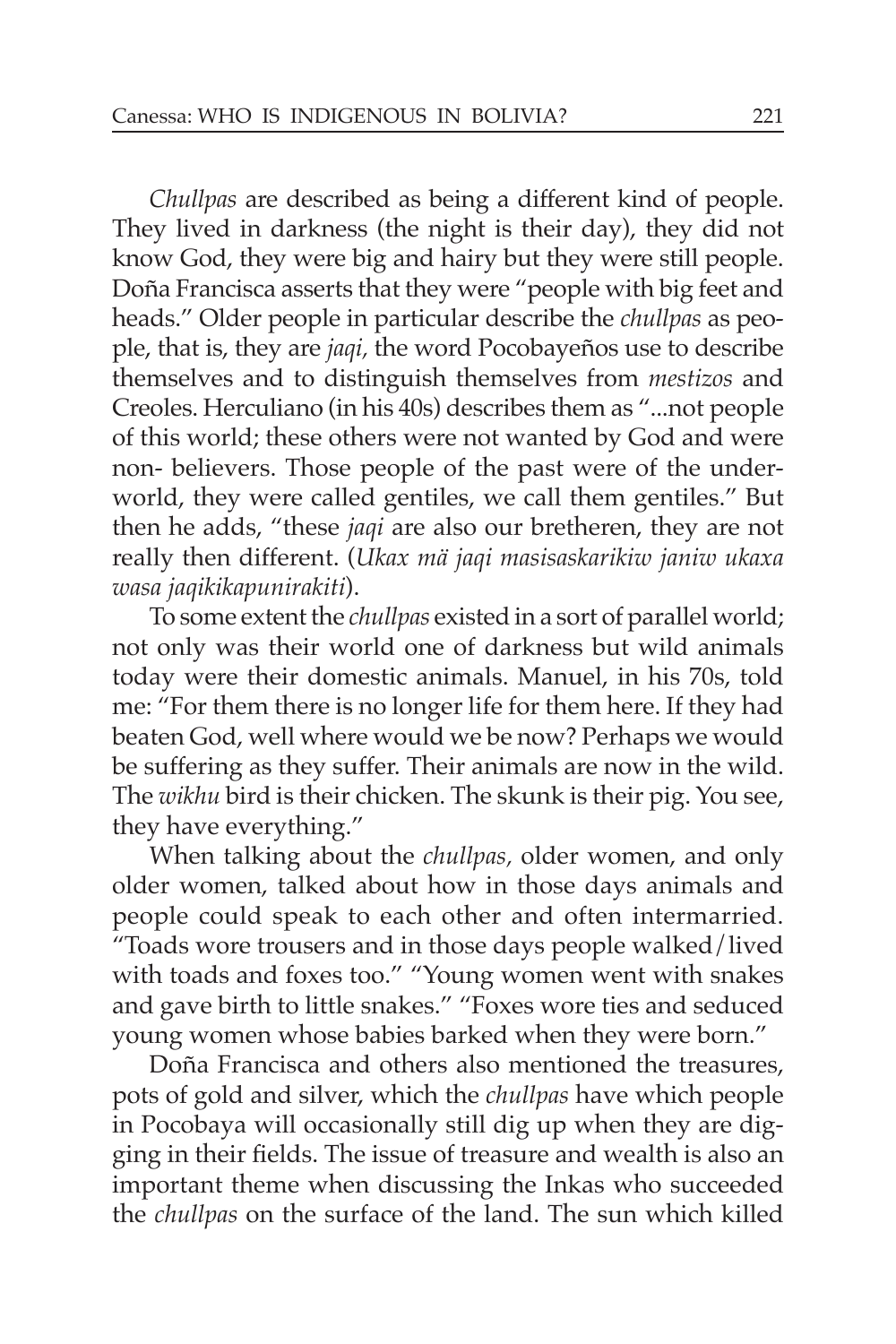the *chullpas* banished the survivors underground (*utnakapana jiwaraskix pachpankaskiw sarakisa jaqhipa manqhan jakaspachay*). The sun also brought the Inkas who included the sun as one of their central deities.

### Inkas

This is how Pedro remembers the Inkas:

The Inka King was like that, up there on top of the mountain. Then we were children, we were like that small boy and it is then that the Inka lived although we did not see how he died. The Inkas stopped on top of that mountain...he was able to send big stones all over simply with the use of his whip...that is how he was...But in those times he didn't kill the Spaniards, they must have shot him... But when he was about to die, then he said, "there will be no more gold and silver," and so saying sent it all into the mountain with his whip. That is why the gold is in the mountain; that is why it is down there.

Pedro is here speaking as if he personally saw the Inka as a little boy, using the grammatical construction which denotes first hand experience (*ukjaxa nanakaxa akhama chikusipxkpachataya, khayamakisipxkpachathwa jisk'itakisipxkpachathwa*). This is somewhat unusual and Pedro is asserting an immediate connection with the Inkas. Pedro speaks with regret of the coming of the Spanish. He suggests that the Spanish may not have been bad but "God made the Spanish fight with the Jews. That is why they were fighting but if they hadn't killed the Inka king then things would have been different. He would have given us lots, he would have been alive...since he has been dead we do not know him (the wealth) is lost and there is none." The poverty of Pocobayeños today is understood in terms of the Spanish killing the Inka and forcing him to hide the wealth inside the mountains. For older people such as Teodosio the Inkas are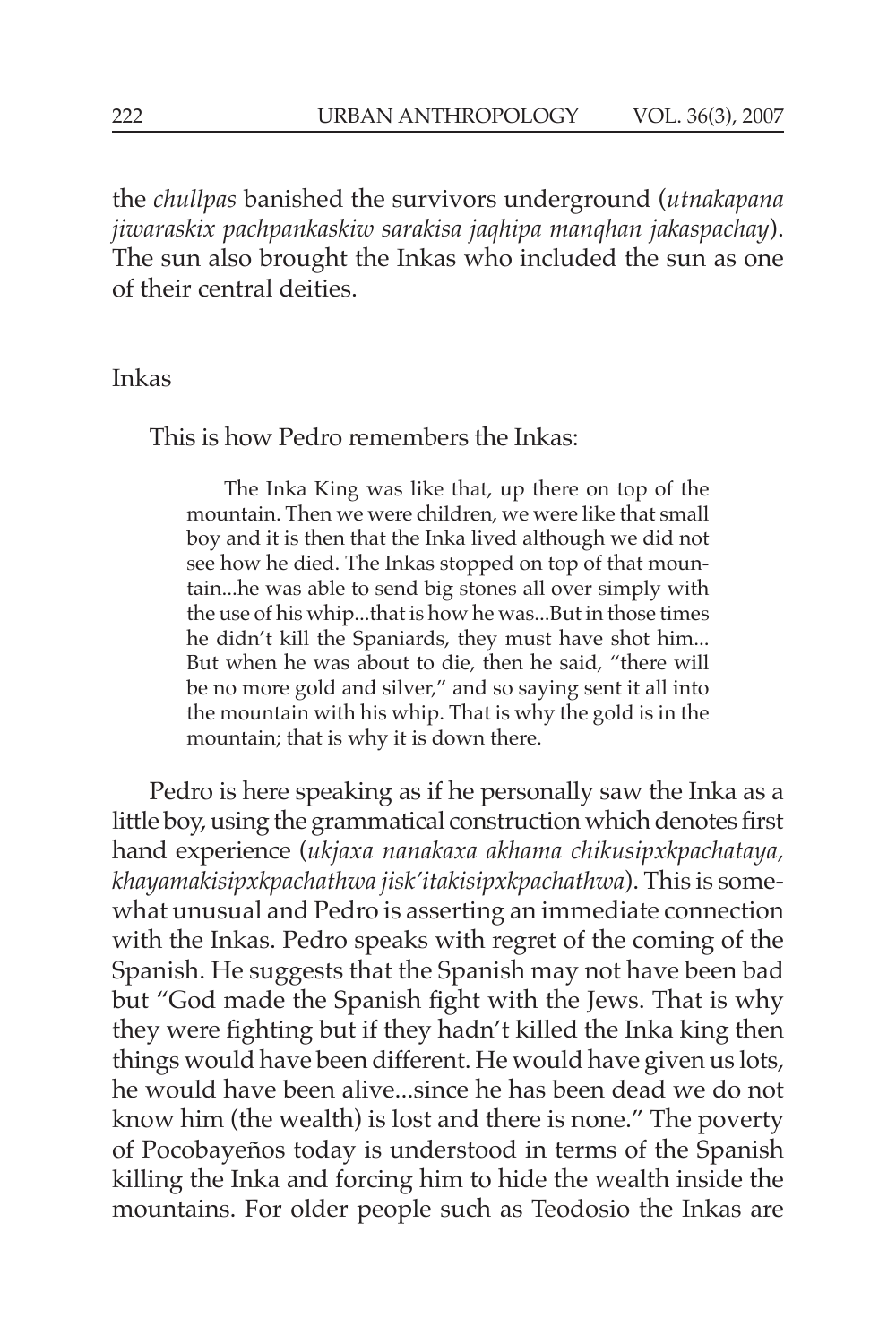present in the mountains and sometimes appear to him : they are dressed in finery and appear at the mouth of a cave. Teodosio says they speak directly to him. If one is very fortunate and careful one can make a deal with the Inka and he can give gold. This is dangerous because the Inka will ultimately take one's life in exchange for his wealth.

> The Inkas are living. You can go and look and shout and they will answer, saying "hello!" There is a door and a single house which can be seen from below. One day the Inka appeared to me.

> I saw her with a red dress and a brown hat and a shawl. It was raining and on top of the mountain called Ququr she was singing: la la la... Before I could ask where she was from she turned and disappeared. I was very close. "Why did you go there alone," I was told when I returned. "That is an enchanted place. It must have been a yanqha (female chthonic deity) that Inka lady. She could have killed you."

That people can hear the Inkas voice is reported in other parts of the Andes (Arnold 2006: 180) but it is more common to hear the Inka speak as the wind, especially in the windy month of August when the chthonic deities are most present; it is apparently rare for people to say they have actual waking conversations.

Older people tell many stories about the Inkas, for example how "in this time of kings" he was able to build fantastic walls and cities merely by using his whip. If there is one thing that young people know about the Inkas, it is that he was able to use this symbol of traditional authority to move enormous boulders with ease.

The Inka king was ultimately killed by the Spanish but, like the *chullpas,* did not disappear altogether and some Pocobayeños say that the Inkas simply entered the rocks (*ukapi awist'askam q'arqaruw puritayna*). That is, rather like the *chullpas*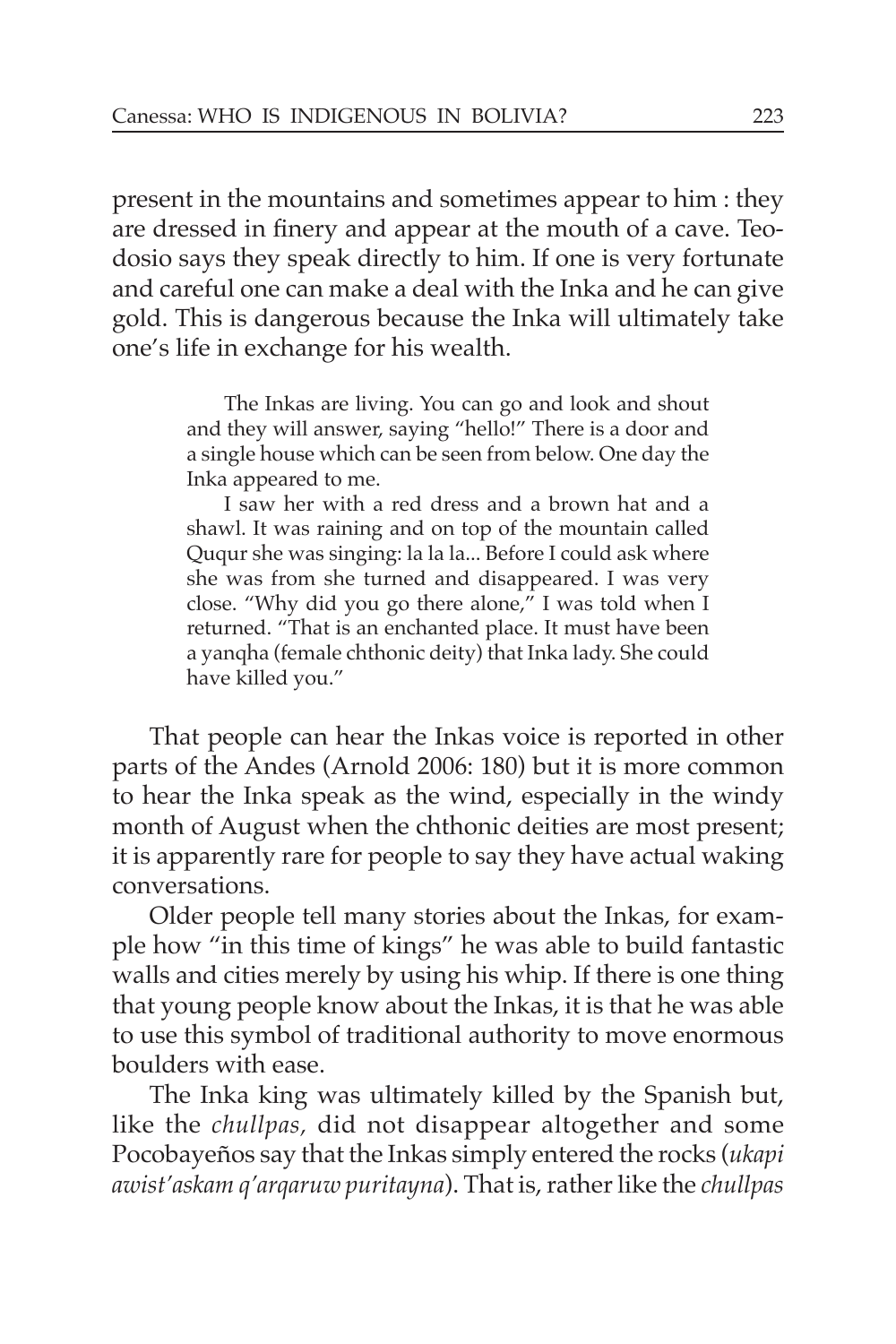going underground the Inkas simply went to a different place, into rock or, as Pastor told me, to Paititi:

> In the old days the Inka Atahuallpa used to go to Illampu on top of which is an old city... They say that from the capital of the Tiwanaku Empire they went with llamas to Illampu on the way to Paititi which is in the jungle near Mapiri... I have seen it from afar but have not arrived there because one cannot. They say there is a big gold bell in the centre of the plaza and four big jars of gold. They say that the jars are always full but no one can reach this place because it is enchanted and protected by snakes.

The Spanish and the *Hacendados*

Pocobayeños and others distinguish between *jaqi* people, and *q'ara* who are a different kind of people, living in cities and towns who don't have "proper" relationships with each other or with the spirits of the earth and mountains. The Inkas are unambiguously *jaqi*: "He was surely *jaqi*, that Inka King, he would have favoured us"(*jaqi kastatapaya uka inka riyixa, jaqi phawuratapaya*). It is also important to note that, for many older people, the Inka was a Christian. Christianity, many believed, came with the first dawn which ushered in a Christian era. Herculiano, in his forties, demurs: "in those days they only worshipped the sun. It was not their custom to worship God the Father." Herculiano calls this period of the Spanish the time of the Yankees: "This time of the Yankees is the time when Christopher Columbus entered then they possessed the land of Bolivia, Qullasuyu... Then when the Spanish came, another people from another country entered the land of Bolivia. Then from that time appeared the Bible."

Pedro, as with other Pocobayeños of his generation, does not associate Christianity with the arrival of the Spaniards: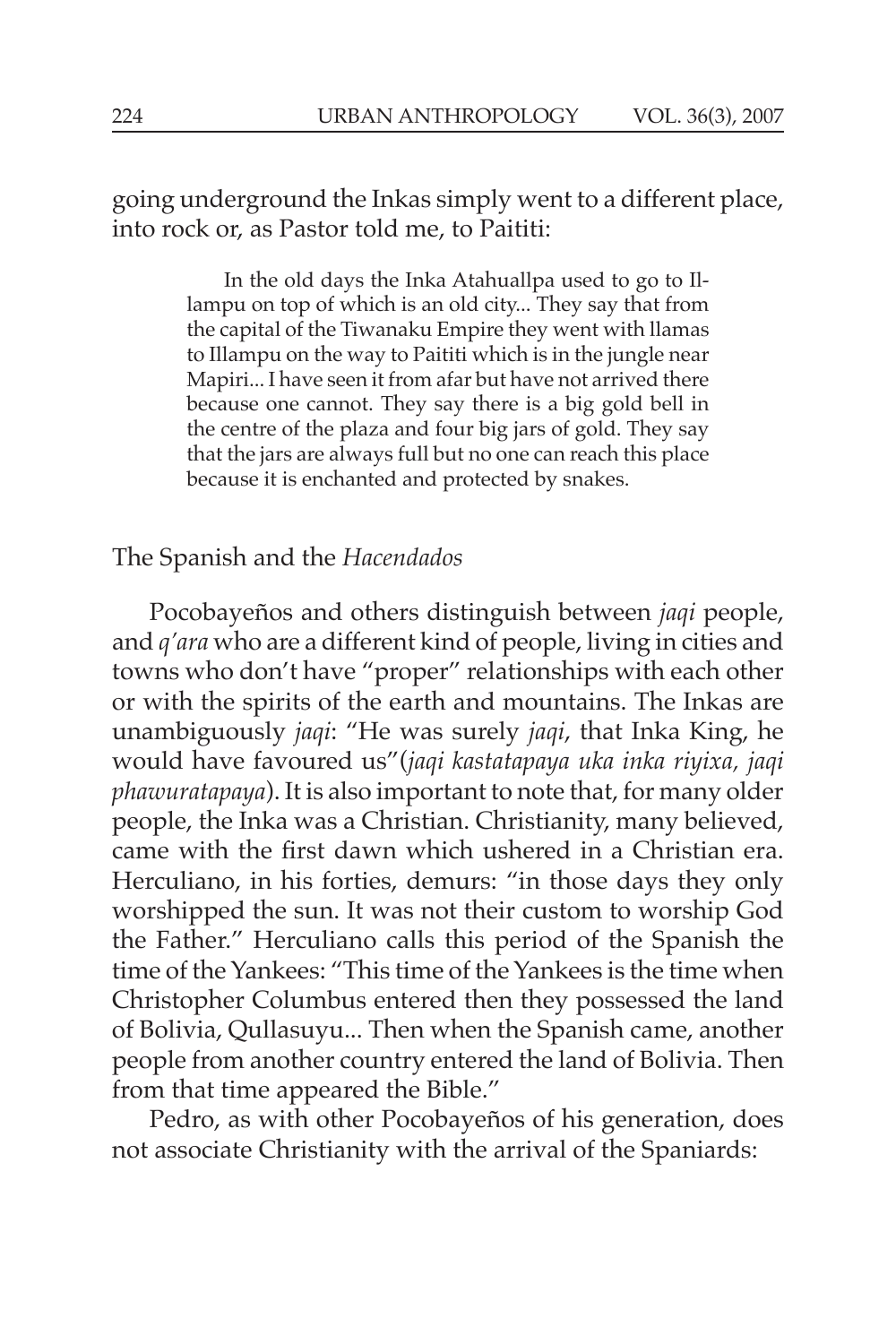We know the Christians since the time of our ancestors. They were owners of these lands and they organised the fields in terms of sayañas. They distributed the land and after then we had the land. We are continuing the path they left us but [the *q'aras*] did not want us to learn to read. After the Agrarian Reform we learned how to read and they left with their laws. The Agrarian Reform gave us new laws: the patrón would say that if the indians knew how to write then they could contradict us, that is why they took away our lands....In those days the patrón was not afraid to whip us or insult us. "Stupid ass" he would call us. We had to plough the furrows without a single mistake. When we got behind in the fields we would be beaten with a whip. Now we work for ourselves, the places which belonged to the hacienda are now ours. We eat from that earth (*nanakaya jichhaxa uraqi manq'asisipxkthxa*).

Pedro here, as with many others, associated the power of the Spaniards with literacy rather than a more powerful deity or superior technology. This is one theme that crosses all generations: the power of literacy which can be used to dominate people and, as a consequence, to liberate them. In the words of Edmundo: "The Spanish came to abuse our people; they abused us and treated us as animals. Our ancestors did not speak or read Spanish, and that is why they treated our ancestors like animals."

This comment illustrates why language in itself is not necessarily salient in defining indigeneity, particularly since being an illiterate monolingual has historically meant an inability to defend one's land. The schools' movement in the first decades of the twentieth century was explicitly aimed at learning Spanish in order to reclaim land stolen in previous decades. Today many parents (and teachers) are opposed to bilingual education because they fear that teaching children an indigenous language is designed to prevent them from acquiring the necessary linguistic skills (i.e., Spanish) to defend themselves and make economic and social progress. The inability to speak an indigenous language does not, therefore, have the same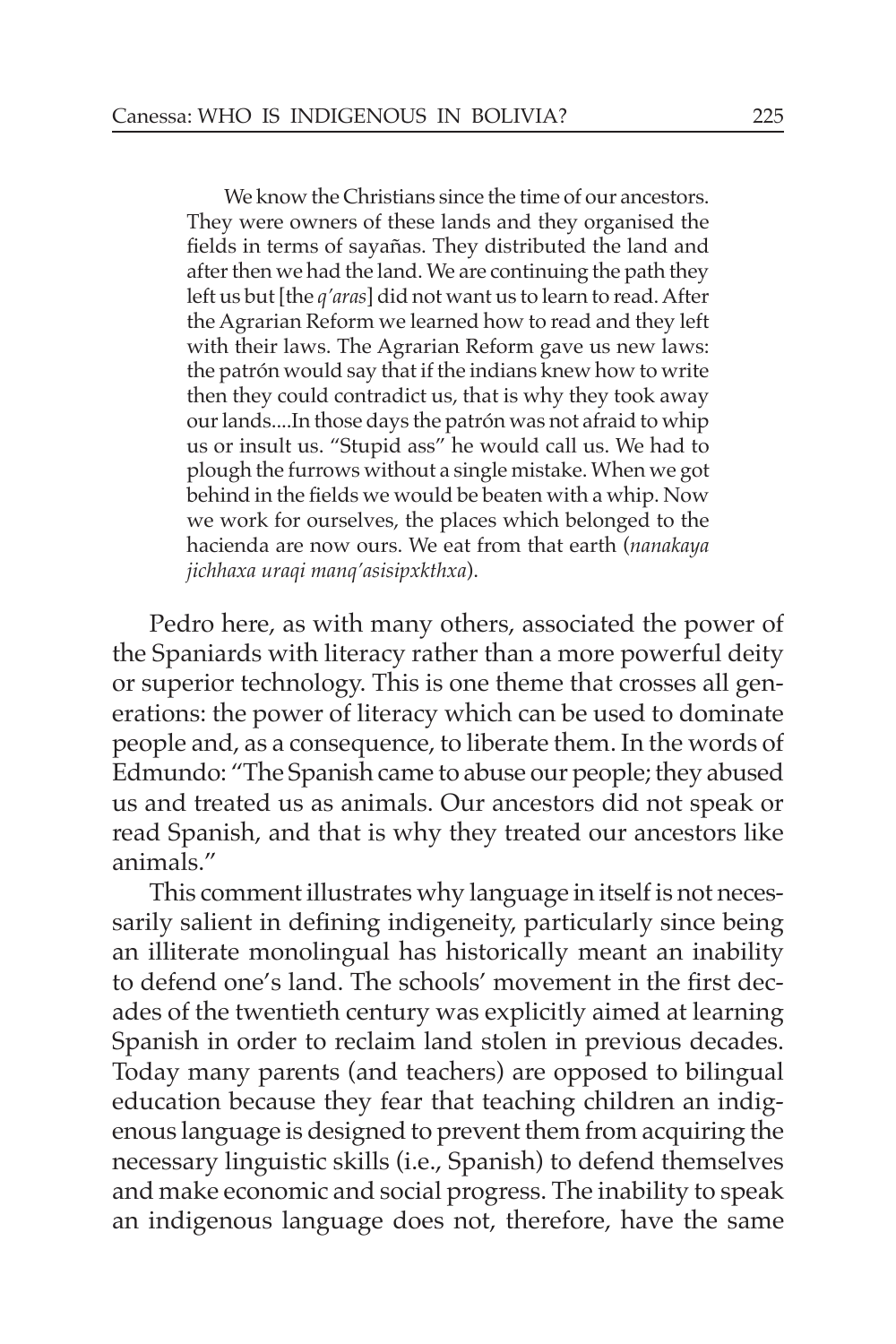political and symbolic consequences as it might in there parts of the world where speaking an indigenous language is central to claiming an indigenous identity.

## Youths' Version of History

The oldest Pocobayeños and those more or less above the age of 30 shared a basic historical framework, although with some differences. All the people in this group noted that beings of the past were still accessible in the earth below, be they *chullpas* or Inkas. Younger Pocobayeños had a different historical consciousness. Most assured me that they knew absolutely nothing about Inkas and *chullpas* and to ask their grandparents. When pressed they knew some basic things about them, such as the Inka moving stones with his whip, but I found no one in this age group who could produce an historical sequence or express any kind of personal relationship with the past. They were generally reluctant to respond at all to my questions; they claimed simply not to know.

It may of course be that young people in Pocobaya, as perhaps with young people elsewhere, are simply not interested in history, but it is also the case that this generation of young people has been exposed to much more schooling than the three years or less their parents received. Schooling, and the time spent on it, orients them away from activities related to the land and the spirits who animate it (Arnold 2006). The lived relationship with land and spirits simply becomes irrelevant. One of the clearest effects of schooling is that people look to "progress" through moving to the cities and speaking Spanish; in effect, upwardly mobile social progress which implies a change of ethnic status. As part of this project I also asked young school age people what their aspirations were. Without exception they all said they wanted to leave the village and live in a city or, at any rate, somewhere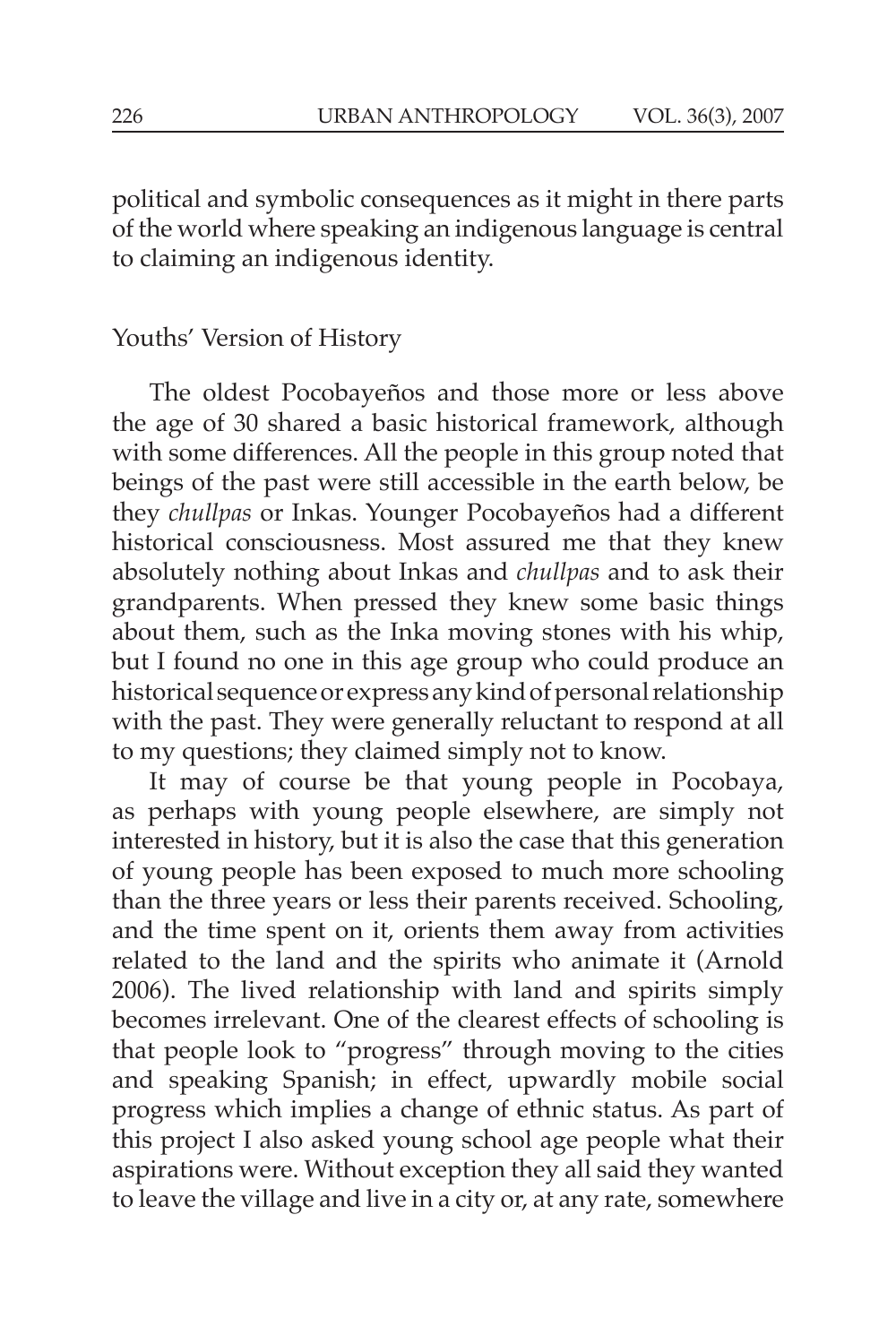else. If younger people want to leave the village they may not be keen to emphasize profound ethnic differences between themselves and others. For the older generation, who lived under the whip of the landowner, history provided a way of understanding the profound difference between indians and the whites and *mestizos* who dominated them. This history, too, rooted people to an intimate relationship with the land and its past inhabitants; that is, it gave them a profound sense of what we might call indigeneity, a sense of justice rooted in historical consciousness, even if even if they wouldn't use the word "indigenous" themselves.

Younger people have been brought up in a world where social progress is offered (if not always delivered), and they do not have the personal experiences of the violence and exclusion experienced by older generations. What is significant about these accounts of the past is that, although there are some clear common elements, there is considerable diversity within this small population, some of it generalisable across generations and genders. I found no evidence of a continuous narrative relating contemporary political processes and institutions to Inkaic ones that is offered in the very detailed ethnohistorical work of scholars such as Arnold (2006) and Abercrombie (1998). Both of these works show an evolution in the relationship between a particular indigenous group and the Inka, colonial, and republican states. Implicit in the argument is that indigeneity is rooted in the continuous, albeit evolving, engagement and resistance with the state where Incaic models are consciously assimilated to contemporary ones. It is not always clear how generalisable these ethnographic examples are supposed to be but, more importantly, nor is there a sense that there may be internal disagreement within the community in how they conceive of history and their relation to it. I suggest that, not only does historical consciousness vary considerably across the Andes, but that it will vary within communities too, across generations and genders. Women, after all, have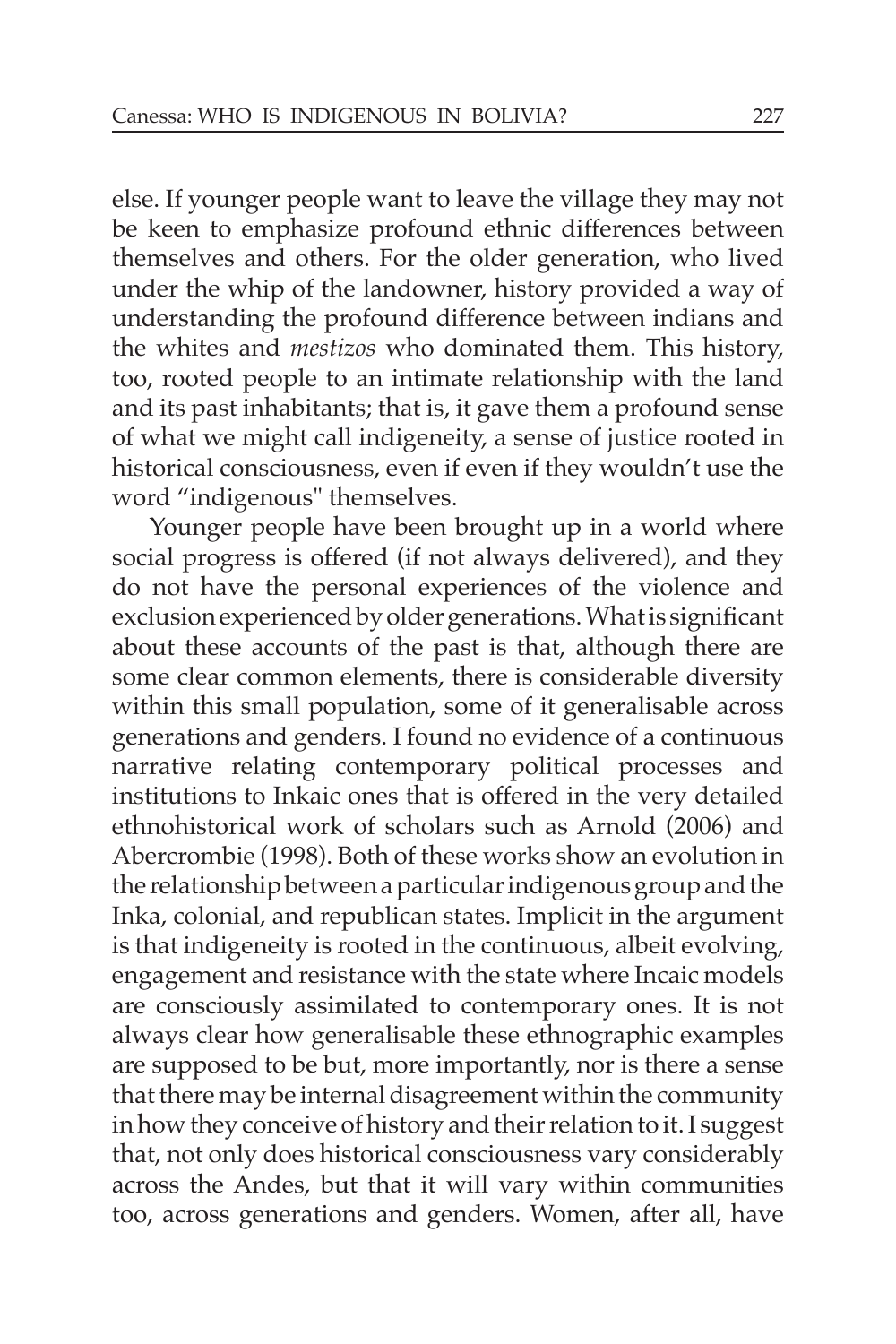a different relationship with the (post)colonial state and the way it employs structures and imagery which render Indians more feminine, and Indian women "more Indian" Canessa 2005; de la Cadena 1995) as well as being more likely to have been subject to the sexual predations of Conquistadores and their successors in power.

## **Conclusions**

In a recent paper Mark Goodale (2006) describes the hybrid culture of newly urbanized adolescents in the large city of El Alto adjacent to La Paz and one of the principal centers of urban indigenous mobilization. These youths speak "Quechua, Aymara and Spanish, and idiosyncratic Hispano-Amerindian hybrids; are constructing new forms of cosmopolitanism that combine an emergent indigeneity with other, more global forms of inclusion and in doing so are, in a small way, reclaiming the meaning and possibilities of Bolivia's modernity" (2006: 234). Goodale, however, does not distinguish between different kinds of indigeneity and the contexts in which they are produced; he argues that anthropologists have lost sight of culture due to an overemphasis on political-economy. This paper shows that one needs to distinguish the multiple cultural expressions of indigeneity and that many of these have a clear political economy dimension. A llama sacrifice is not simply a cultural phenomenon but an assertion of a particular kind of political legitimacy. In Pocobaya that kind of political consciousness is not evident but historical accounts demonstrate a very clear awareness of social and economic injustice going back many, many years. The sense of who they are as jaqi (even if they do not see a common cause with others defined as "indigenous") is rooted in a keen sense that the world was once, and could be again, different; that jaqi did once, and might again, have wealth and power.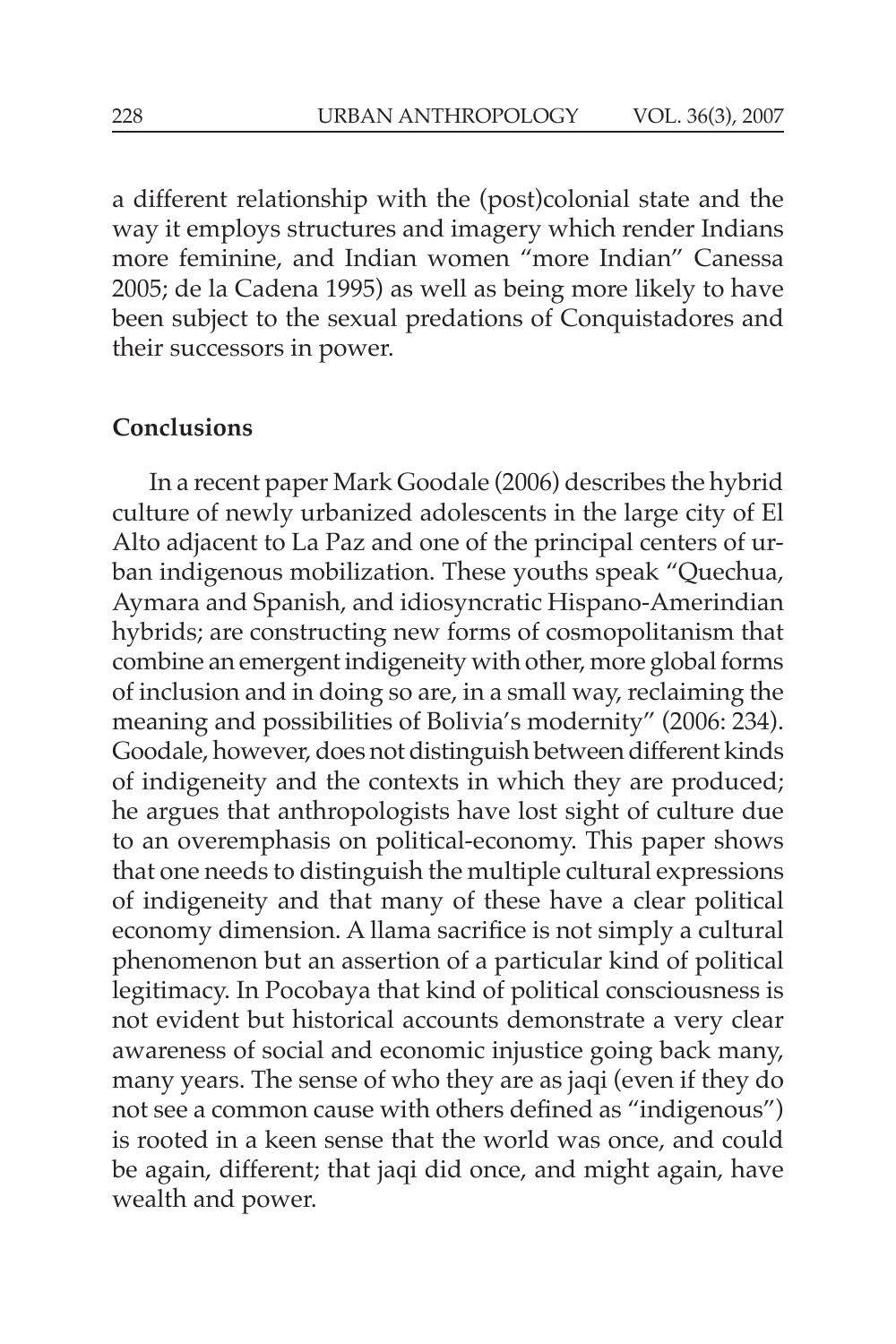Their peers in Pocobaya, blithely ignorant of history, yearn to live in the city and slough off the cultural associations that mark them as "indios" in the eyes of many *mestizos* and creoles, and generally see indigeneity as being associated with jungle "savages" who are even less civilized than they. The rural-dwelling grandparents of both groups are likely to hold a profound consciousness of their ancestors that pre-date the Spanish and to be regularly and intimately involved with them through ritual.

Who is indigenous? El Alto rappers? Leaders of indigenous movements? Teodosio Condori with whom I opened this paper? Mark Goodale is right to note the cosmopolitanism of contemporary indigeneity in Bolivia: in its urban politicized forms it can draw on Enlightenment philosophy and Marx; in youth culture indigeneity can be expressed through rap; and in both examples it is simultaneously and self-consciously modern and traditional.

It is clearly the case that indigeneity is highly multifarious in Bolivia and that there are many people who have a profound sense of the past and a highly intimate relation with their ancestor, the Inkas, the Inkas' predecessors, the *chullpas.*  This sense of the past in the present reflects the importance of understanding being *jaqi* in terms of a shared social relationship with the ancestors. One cannot simply *be jaqi*; being *jaqi*, as it is understood in Pocobaya, involves living in a particular kind of way and, above all, engaging through ritual and labor with the living community as well as the community of spirits which is elsewhere. People's dynamic relationship with the past is what underpins their social relations in the present. Historical consciousness becomes manifest in present social relations and, indeed, in urban rap.

The people of Pocobaya share with other marginalized people (e.g., Ingold 2001: Kenrick and Lewis 2004) a sense of identity which is dynamic and processual and rooted in contemporary social relations, even as they invoke an histori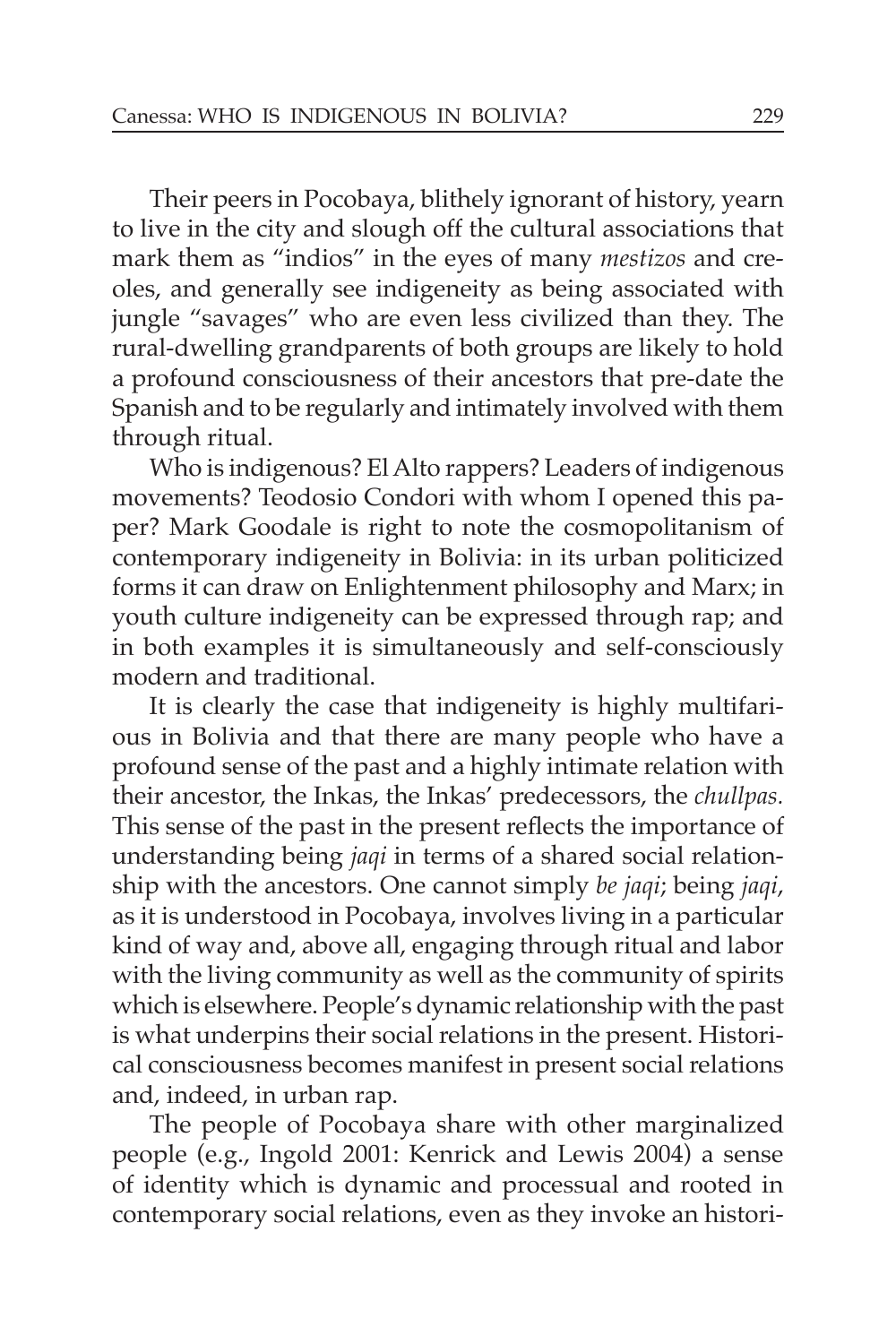cal perspective to make sense of who they are. Lineal descent from Inkas or their predecessors is not the point and is not seen to be the point by anyone in Pocobaya. What is much more important is a sense of kinship with people who lived before them and who, in their view, shared an understanding of how to relate to people and the spirits who animate the landscape. This historicized consciousness of who they are appears then indeed to be an indigenous one: one that is neither genealogical or essentializing; and one fundamentally based on contemporary social relations rather than a romanticized attachment to the mythical past.

There is, consequently, an indigenous pluralism in Bolivia that shatters many of the assumptions on both sides of the "indigenous peoples" debate: indigenous identity in Bolivia is not about hunter-gatherers; for most people it is also not about an attachment to land<sup>22</sup>; and for fewer still is it about a genealogical descent from pre-Conquest ancestors. Indigeneity, self-identified or otherwise, in Bolivia is a claim to difference, a claim to rights, perhaps even a claim to moral authority in the face of encroaching globalisation. It is only rarely, essentializing and racialized; it is much more often fluid, contextual, inclusive, and relative.

Indigeneity may certainly seem controversial when discussing Southern African hunter-gatherers but one cannot assume that the concept can be applied uncritically in Bolivia any more than it can in Botswana.

#### **ACKNOWLEDGMENTS**

I am grateful to the British Academy and its Small Research Grant scheme for its support for a research project on historical narratives. The data on which this paper is based form part of this project. I am also grateful to Maria Sapignoli for her comments, discussion, and debate relating to this paper; to my fellow contributors to UAS, Rob Albro, Susan Paulson, and Stuart Rockefeller for their comments on my paper; as well as to Colin Samson and the anonymous UAS reviewers for their most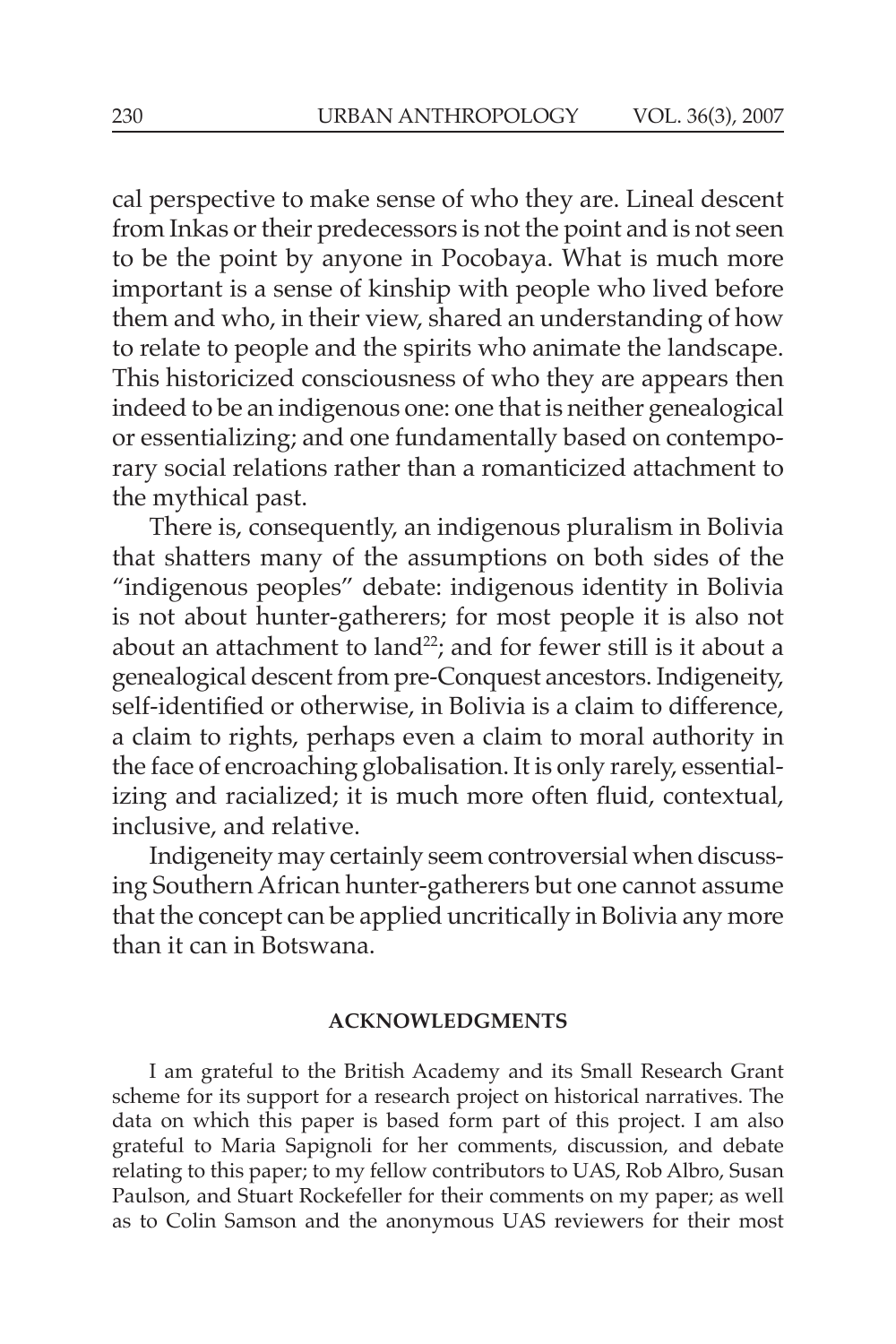helpful comments on an earlier draft; and to John Janusek for inviting me to Khonkho.

## **NOTES**

- 1 See CURRENT ANTHROPOLOGY 45 (2) 2004 and 47 (1), 2006; Kenrick and Lewis's 2004 ANTHROPOLOGY TODAY article; and Barnard's 2006 paper in SOCIAL ANTHROPOLOGY*.*
- 2 See Fabian 1983 for a compelling critique of the history of rendering contemporary people as "living in the stone age," etc.
- 3 Alcida Ramos (2003: 397-8), one of the few Latin Americanists to comment on Kuper's paper, directs her discussion to Amazonian examples.
- 4 That is, sedenterizaton was developing in the Andean about a thousand years before it was in Britain. Victorian evolutionists had a much more recent hunter-gather ancestry than native Andeans.
- 5 See, for example de la Cadena (2000); Canessa (2006); Harris et al. (1995); Martínez Novo 2006.
- 6 This is, for example, particularly the case in and around Cochabamba where Quechua maintains a relatively high prestige and large numbers of *mestizos* (notionally mixed race people) and creoles (whites) speak it. In Aymara-speaking areas it was also the case that the hacienda-owning class spoke fluent Aymara and there are still considerable numbers of older people who are fluent in Aymara but who would nevertheless never identify or be identified as indigenous or Indian.
- 7 "*Mestizo*" notionally refers to mixed race but, in fact, indexes people who are neither Indian or creole (white) through cultural attributes such as residence, fluency in Spanish and cultural aspirations.
- 8 According to the recent census 50.3% of the indigenous population is Quechua and 39.8% is Aymara. Both Quechuas and Aymaras typically live in highland areas although recent migrations to cities such as Santa Cruz in the eastern lowlands have changed this pattern. The remaining 10% of the indigenous population is predominantly comprised of a relatively large number of lowland groups.
- 9 *Katarista* politics of the 1970s and 1980s had a profound effect on contemporary indigenous politics. Most obviously Felipe Quispe was part of an armed *katarista* movement of this period and Victor Hugo Cárdenas' vice-Presidency, although compromised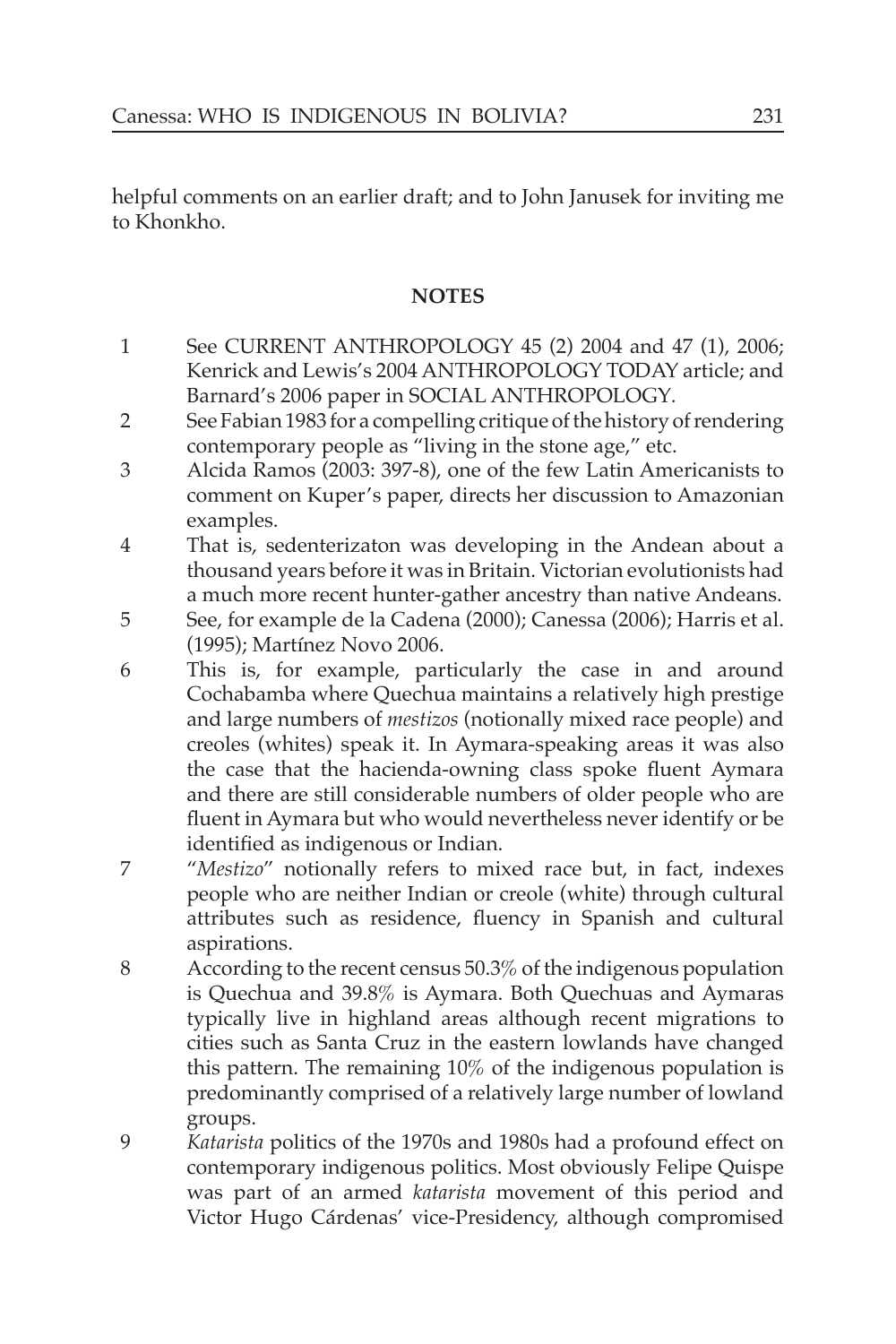and ultimately discredited in the eyes of many other *kataristas*, nevertheless demonstrated that there was a national and international space for expressing indigenous ideas.

- 10 The full text reads: "Indigenous communities, peoples and nations are those which, having a historical continuity with pre-invasion and pre-colonial societies that developed on their territories, consider themselves distinct from other sectors of the societies now prevailing in those territories, or parts of them. They form at present non-dominant sectors of society and are determined to preserve, develop and transmit to future generations their ancestral territories, and their ethnic identity, as the basis of their continued existence as peoples, in accordance with their own cultural patterns, social institutions and legal systems."
- 11 In fact, Bolivian negotiators were actively and disproportionately involved in its development (Rob Albro, personal communication).
- 12 An important element here is that of scale: indigenous people live in countries and are defined by those borders. Native Papuans may be considered indigenous if they live in the Indonesian province of Irian Jaya but not if they live in the state of Papua New Guinea across the border since Papua New Guinea is an independent state with a majority Papuan population. One could consequently argue, although to my knowledge no one has yet, that there are no indigenous people in Bolivia since the majority population and the one most clearly represented in the government is composed of those descendents of the pre-Conquest population.
- 13 Alcida Ramos (1995: 268) gives the example of the Portuguesespeaking Pataxo of northeastern Brazil who have been learning the language of their distant relatives, the Maxacali of Minas Gerais in central Brazil. No longer speaking a native language they have concluded that when their indigenous identity is better secured they will be able to argue and negotiate more effectively with the Brazilian government and other agencies.
- 14 These criteria would seem to have a broad appeal but throw up important anomalies. I will be dealing with the one of selfascription below but if we consider that the majority of Bolivia's population is indigenous and the government is lead by indigenous people then who, if anyone, is indigenous in Bolivia gets thrown into even greater confusion.
- 15 The international language of indigenous rights has become a powerful one for many groups to articulate their concerns, especially in the failure of more traditional class-based politics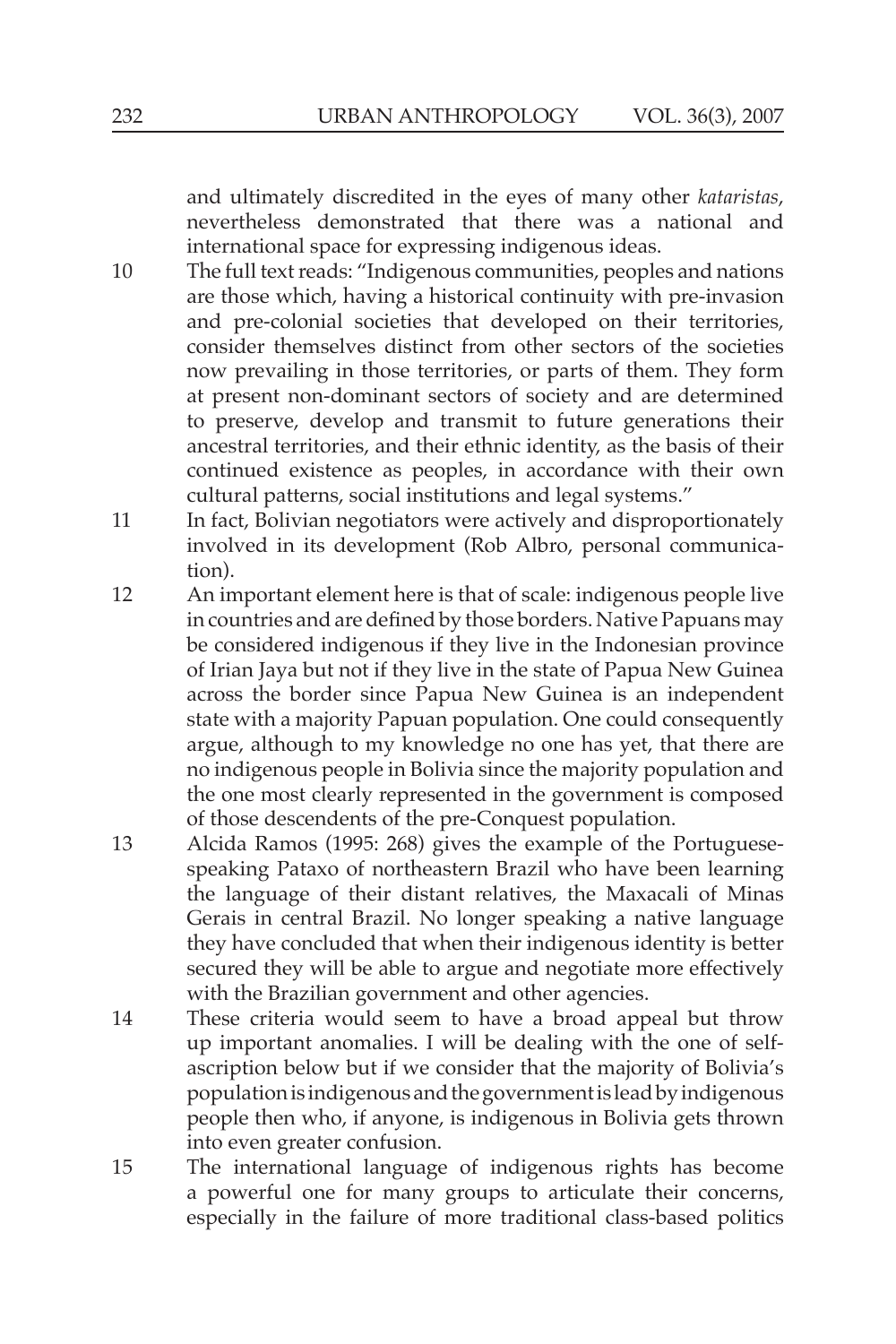to deliver for many people. In Asia and Africa this has caused some apparent anomalies. The Dalits in India, for example, are increasingly adopting the rhetoric of indigenism, that they are the indigenous people of India who were invaded by Aryans, to further their political agenda. There is, however, no evidence that Dalits in north India are related historically to their southern counterparts and considerable evidence to the contrary. There are many "tribal" groups in India who are redesignating themselves as indigenous even though their migration into India is a matter of historical record. In Botswana, home to half the Bushmen/San peoples of Southern Africa, the government refused to attend the 1993 International Conference on Indigenous Peoples because, it declared, everyone in Botswana is indigenous (Lee 2003: 84). In neighboring South Africa the Bushmen/San are widely recognized as being indigenous even by the related Khoi groups (Lee 2003: 84).

- 16 There are similar examples from Brazil where people identifying as indigenous have increased by up to a factor of five in certain cases (Cecilia McCallum *personal communication*).
- 17 Felipe Quispe's party is an important exception and he campaigned under the banner of the Partido Indígena Pachakuti which can be glossed as the "Revolutionary Indigenous Party.
- 18 As indeed Kenrick and Lewis (2004) do themselves in their discussion of Central African hunter-gathers.
- 19 Evo Morales is not, however, the first President to use Tiwanaku as a legitimating device. In the past two decades successive presidents have felt the need to travel to Tiwanaku to invoke the country's indigenous heritage.
- 20 Current archaeological evidence suggests that Khonkho was a ceremonial site which shared pottery and monumental styles with Tiwanaku of the same period (John Janucek, personal communication).
- 21 The word "*chullpa"* also refers to pre-Conquest tombs, often large towers, with windows to the east where the dead were mummified, resembling a corpse that has been burned.
- 22 Of course for some people, especially in the lowlands it most certainly is. But they, and the highland ayllu movement, are in the minority.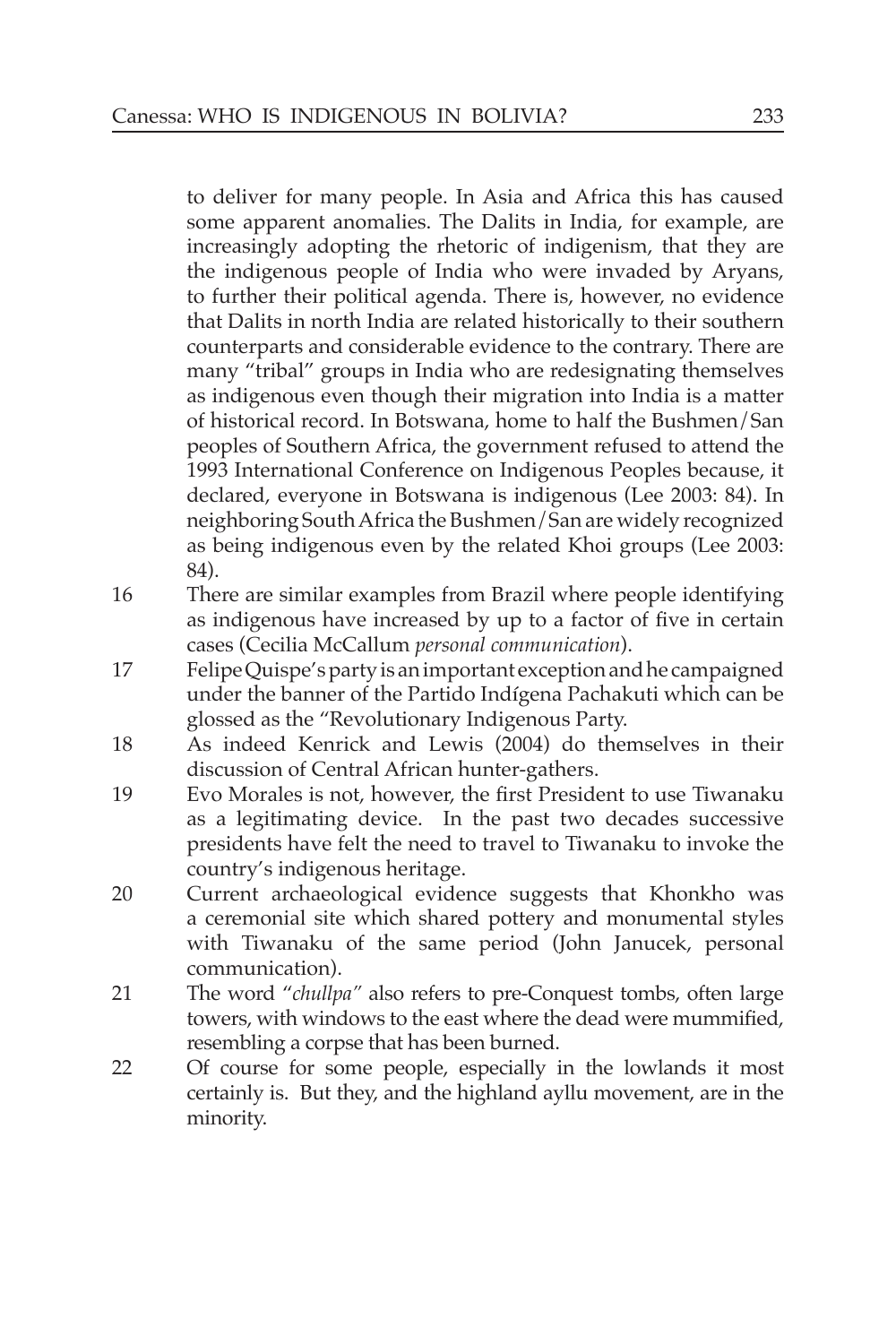#### **REFERENCES CITED**

- Abercrombie, T. (1998). Pathways of Memory and Power: Ethnography and History Among an Andean People. Madison: The Univerity of Wisconsin Press.
- Albó, X. (2002). Bolivia: From Indian and Campesino Leaders to Councillors and Parliamentary Deputies. **IN** Multiculturalism in Latin America: Indigenous Rights, Diversity and Democracy, R. Sieder (ed). New York: Palgrave. pp. 74-102.
- Albó, X., and A. Anaya (2004). Niños alegres, libres, expresivos: La audacia de la educación intercultural bilingüe en Bolivia. La Paz: CIPCA and UNICEF.
- Albro, R. (2005). The Indigenous in the Plural in Bolivian Oppositional Politics. Bulletin of Latin American Research 24 (4): 433-453.
- Arnold, D. (2006). The Metamorphosis of Heads: Textual Struggles, Education, and Land in the Andes. Pittsburgh: University of Pennsylvania Press.
- Barnard, Alan (2006). Kalahari revisionism, Vienna, and the "Indigenous Peoples" Debate. Social Anthropology 14(1): 1-16.
- Bengoa, J. (2000). La emergencia indígena en América Latina. Mexico: Fondo de Cultura Económica: México.
- Bowen, J. (2000). Should We Have a Universal Concept of "Indigenous People's" Rights? Ethnicity and Essentialism in the Twenty-First Century. Anthropology Today 16(4): 12-16.
- Brysk, A. (2000). From Tribal Village to Global Village: Indian Rights and International Relations in Latin America. Stanford: Stanford University Press.
- de la Cadena, M. (2000). Indigenous Mestizos: The Politics of Race and Culture in Cuzco, Peru, 1919-1991. Durham: Duke University Press.
- Canessa, A. (2000). Fear and Loathing on the Kharisiri Trail: Alterity and Identity in the Andes. Journal of the Royal Anthropological Institute (incorporating Man) 6(4): 705-720.
- Canessa, A. (2004). Reproducing Racism: Schooling and Race in Highland Bolivia Journal of Race and Education 7 (2): 185-204.
- Canessa, A. (2006). Todos somos indígenas: Towards a new language of national political identity. Bulletin of Latin American Research 25(2): 241-263.
- CEPAL [Comisión Económica para América latina y el Caribe](2005). Los pueblos indígenas de Bolivia: diagnóstico demográfico a partir del censo de 2001. Santiago de Chile: United Nations.
- Choque, R. (1992). Educación Indígena: ¿ciudadanía o colonizacion? La Paz: Aruwiyiri.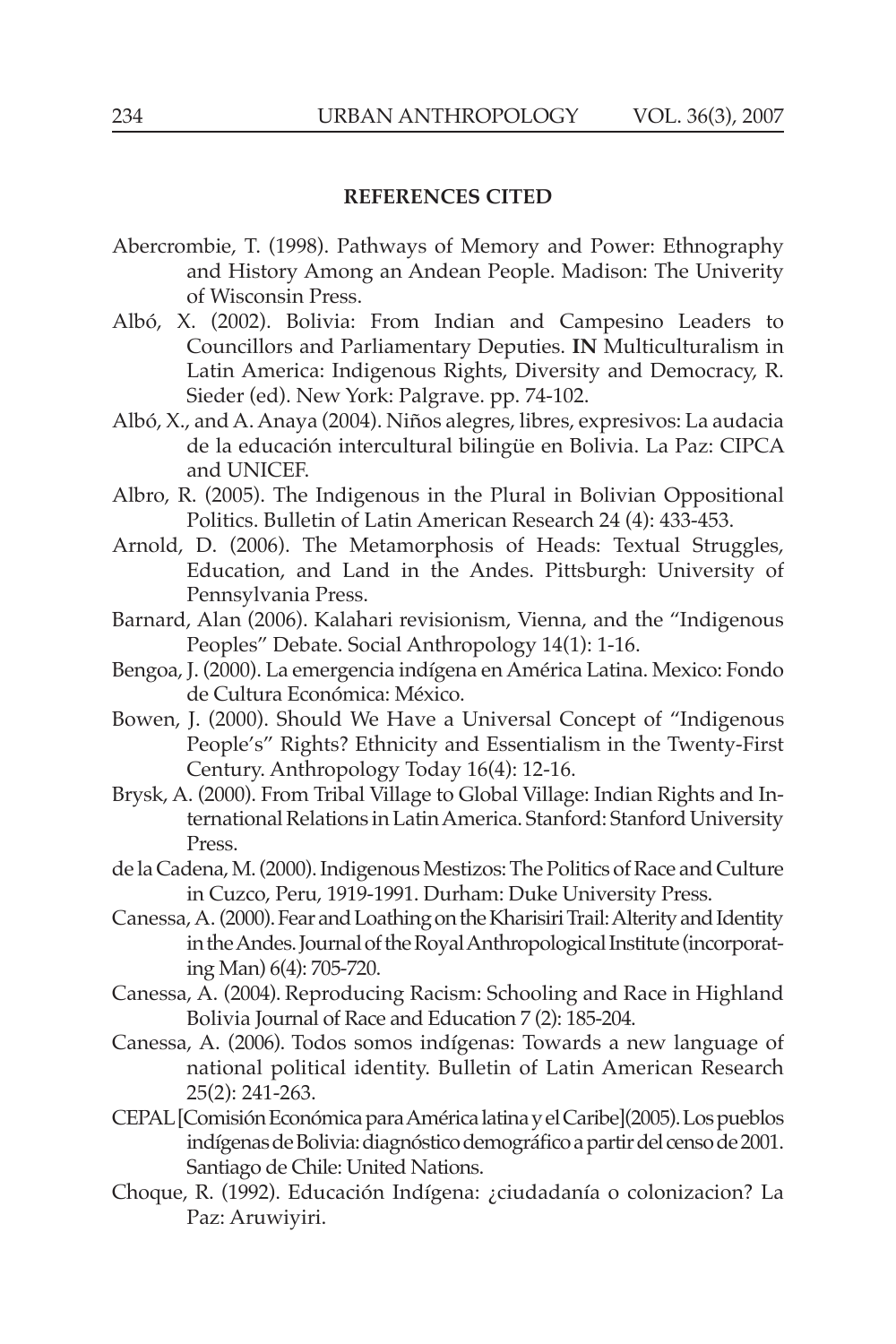- Davis, S., and P. Williams (2001). Promoting the Development of Indigenous Peoples in Latin America. Washington, DC: World Bank.
- Dangl, B. (2003). An Interview with Evo Morales: Legalising the Colonisation of the Americas. Counterpunch December 2.
- http: //www.counterpunch.org/dangl12022003.html. Fabian, J. (1983). Time and the Other: How Anthropology Makes its Object.
	- New York: Columbia University Press.
- Goodale, Mark (2006). Reclaiming Modernity: Indigenous Cosmopolitanism and the Coming of the Second Revolution in Bolivia. American Ethnologist 33(4): 634-49.
- Gow, D., and J. Rappaport (2002). The Indigenous Public Voice: The Multiple Idioms of Modernity in Native Cauca. **IN** Indigenous Movements, Self-Representation, and the State in Latin America, Warren, K. and J. Jackson (eds). Austin: University of Texas Press, pp. 47-80.
- Gow, P. (2001). An Amazonian Myth and its History. Oxford: Oxford University Press.
- Graham, L. (2002). How should and Indian speak? **IN** Indigenous Movements, Self-Representation, and the State in Latin America, Kay Warren and Jean Jackson (eds). Austin: University of Texas Press, pp. 181 - 228.
- Guss, D. (1989). To Weave and Sing: Art, Symbol, and Narrative in the South American Rainforest. Berkeley: University of California Press.
- Harris, O. (1995). Ethnic Identity and Market Relations: Indians and Mestizos in the Andes **IN** Ethnicity and Markets in the Andes: Indian Economies and Commercial Adaptations 16th-20th Centuries, O. Harris, B. Larson, and E. Tandeter (eds). Durham: Duke University Press, pp. 351-390.
- Harris, O., B. Larson, and E. Tandeter (eds.) (1995). Ethnicity and Markets in the Andes: Indian Economies and Commercial Adaptations 16th-20th Centuries. Durham: Duke University Press.
- Hodgson, D. (2002). Comparative Perspectives on Indigenous Rights Movements in Africa and the Americas. American Anthropologist (104) 4: 1037-1049.
- Ingold, T. (2000). The Perception of the Environment. London: Routledge.
- INE (Instituto Nacional de Estadísticas de Bolívia/UMPA) (2003). Bolivia: Características Sociodemográficas de la Población. La Paz: INE
- Kenrick, J., and J. Lewis (2004). Indigenous Peoples' Rights and the Politics of the Term "Indigenous." Anthropology Today 20 (2): 4-9.
- Kuper, A. (2003a). The Return of the Native. Current Anthropology 44(3): 389-402.
- Kuper, A. (2003b). The Return of the Native. New Humanist 118(3): 5-8.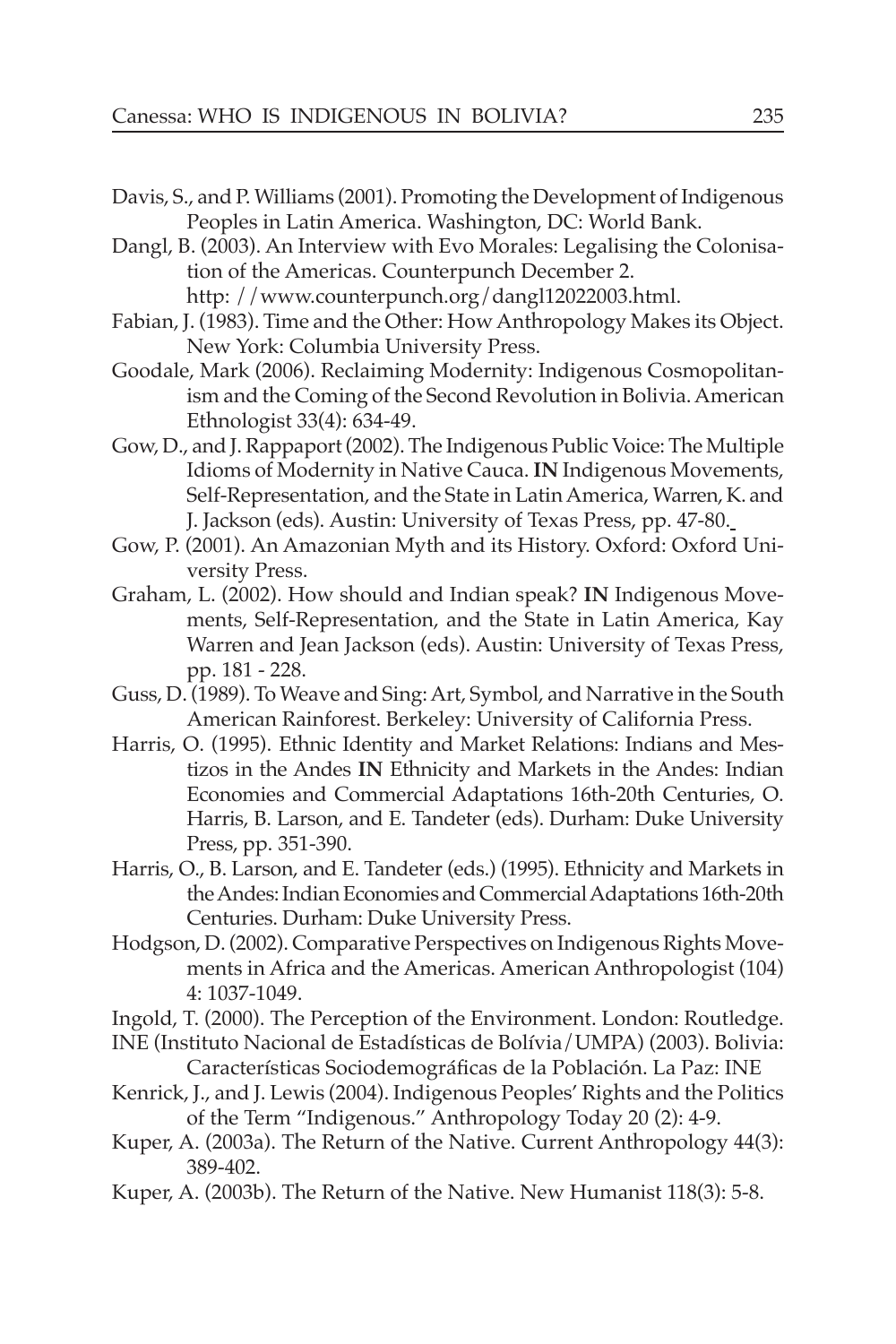- Kuper, A. (2005). The Reinvention of Primitive Society: Transformations of a Myth. London: Routledge.
- Lee, R. (2003). Indigenous Rights and the Politics of Identity in Post-Apartheid Southern Africa. **IN** At the Risk of Being Heard: Identity, Indigenous Rights, and Postcolonial States, B. Dean and J. Levi (eds.). Ann Arbor: University of Michigan Press, pp. 80-111.
- Martínez Cobo, J. (1986). The Study of the Problem of Discrimination against Indigenous Populations. Vol. 1-5. United Nations Document E/CN.4/Sub.2/1986/7. New York: United Nations.
- Martínez Novo (2006). Who Defines Indigenous: Identities, Development, Intellectuals and the State in Northern Mexico. New Brunswick: Rutgers University Press.
- Niezen, R. (2003). The Origins of Indigenism: Human Rights Issues and the Politics of Identity. Berkeley: University of California Press.
- Paulson, S. (2006). Body, Nation, Consubstantiation in Bolivian Ritual Meals. American Ethnologist 33 (4): 650 - 664.
- Quispe, Felipe (2005). Interview by Andrew Canessa. 18 April, La Paz.
- Ramos, A. (1995). The Hyperreal Indian. Critique of Anthropology 14 (2): 153-171.
- Rappaport, J. (1998). The Politics of Memory: Native Historical Interpretation in the Colombian Andes. Durham: Duke University Press.
- Rappaport, J. (2005). Intercultural Utopias: Public Intellectuals, Cultural Experimentation, and Ethnic Pluralism in Colombia. Durham: Duke University Press.
- Razon, La (2002). Mestizos más que indígenas son una mayoría en Bolivia: Los pueblos "ancestrales" se autoidentifican como indígenas u originarios.
- Saugestad, S. (2001). The Inconvenient Indigenous: Remote Area Development in Botswana, Donor Assistance and the First People of the Kalahari. Uppsala: The Nordic Africa Institute.
- Saugestad, S. (2004). Comment on Kuper's "Return of the Native." Current Anthropology 45(2): 263 - 264.
- Spivak, G. (1988). Subaltern Studies: Deconstructing Historiography. **IN** Selected Subaltern Studies, Ranajit Guha and Gayatri Chakravorty Spivak (eds.). New York: Oxford University Press, pp. 3-32.
- Stavenhagen, R. (2002). Indigenous Peoples and the State **IN** Latin America: An Ongoing Debate in R Sieder (ed.): Multiculturalism in Latin America; Indigenous Rights, Diversity and Democracy, Bashingstoke: Palgrave MacMillan: Houndmills, pp. 24 - 44.
- Van Cott, D. L. (2002). Constitutional Reform in the Andes: Redefining Indigenous-State Relations **IN** Multiculturalism in Latin America: Indig-